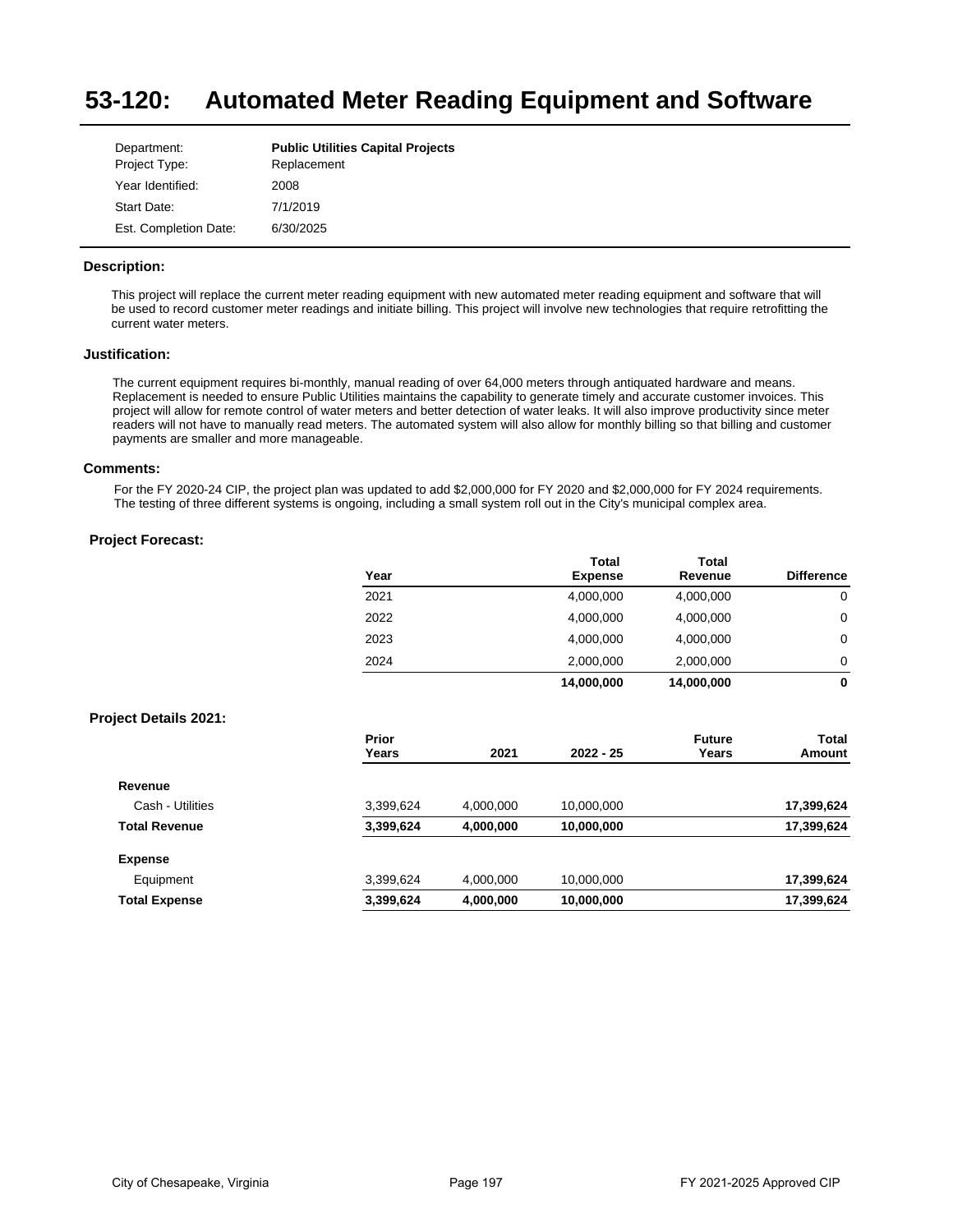# **19-220: Cavalier Elevated and Ground Storage Tanks Rehabilitation**

| Department:<br>Project Type: | <b>Public Utilities Capital Projects</b><br>Renovation or Rehabilitation |
|------------------------------|--------------------------------------------------------------------------|
| Year Identified:             | 2018                                                                     |
| Start Date:                  | 7/1/2021                                                                 |
| Est. Completion Date:        | 11/30/2025                                                               |

### **Description:**

This project will provide for painting and rehabilitation of the Cavalier elevated and ground storage tanks. Project work will include interior and exterior painting of the 0.1 million gallon ground storage tank and the 1.0 million gallon elevated storage tank at the Cavalier Industrial Park. This project may also include minor structural modifications to the storage tanks, as needed. This project may require acquisition of real property (fee simple or easement), both permanent to protect the City's utility system, and temporary to facilitate construction.

#### **Justification:**

The paint systems of steel water storage tanks have a variable life expectancy of 15-20 years. Maintenance of the coating system is important for structural and aesthetic purposes to maximize the life expectancy of the asset, which will be accomplished by this project.

#### **Comments:**

The Cavalier Elevated Tank was placed in service in 1998. Although the existing 3-coat paint system continues to provide protection to the underlying steel structure, the tanks need to be recoated to prevent structural damage.

|                              | Year           |      | <b>Total</b><br><b>Expense</b> | <b>Total</b><br>Revenue | <b>Difference</b>      |
|------------------------------|----------------|------|--------------------------------|-------------------------|------------------------|
|                              | 2022           |      |                                |                         | $\overline{0}$         |
|                              | 2025           |      | 1,595,000                      | 1,595,000               | 0                      |
|                              |                |      | 1,595,000                      | 1,595,000               | 0                      |
| <b>Project Details 2021:</b> |                |      |                                |                         |                        |
|                              | Prior<br>Years | 2021 | $2022 - 25$                    | <b>Future</b><br>Years  | <b>Total</b><br>Amount |
| Revenue                      |                |      |                                |                         |                        |
| Cash - Utilities             |                |      | 1,595,000                      |                         | 1,595,000              |
| <b>Total Revenue</b>         |                |      | 1,595,000                      |                         | 1,595,000              |
| <b>Expense</b>               |                |      |                                |                         |                        |
| Design & Engineering         |                |      | 200,000                        |                         | 200,000                |
| Construction                 |                |      | 1,395,000                      |                         | 1,395,000              |
| <b>Total Expense</b>         |                |      | 1,595,000                      |                         | 1,595,000              |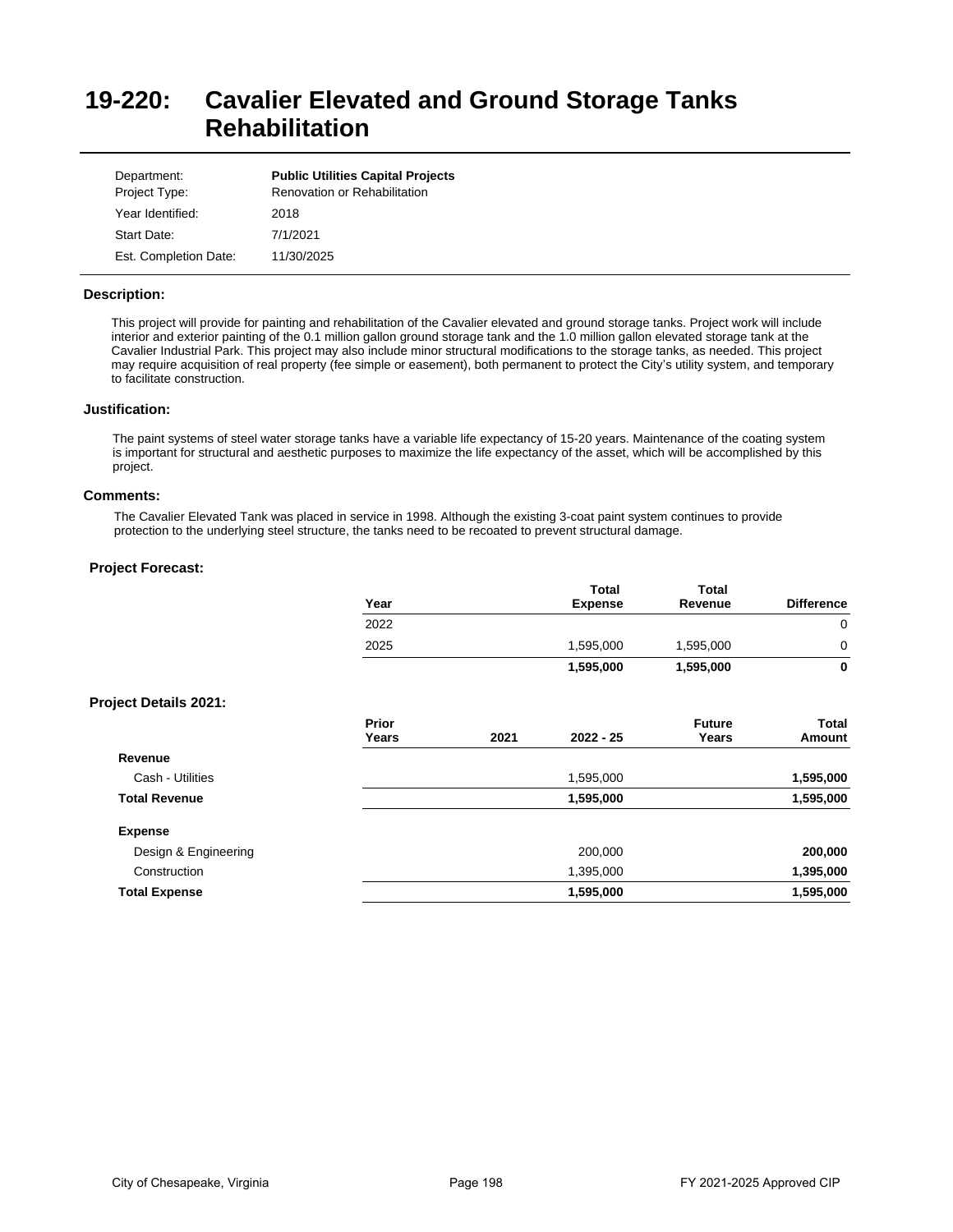#### **20-230: Chesapeake Connector Water Pipeline**

| Department:           | <b>Public Utilities Capital Projects</b> |
|-----------------------|------------------------------------------|
| Project Type:         | Addition or Expansion                    |
| Year Identified:      | 2019                                     |
| Start Date:           | 7/1/2020                                 |
| Est. Completion Date: | 7/30/2023                                |

## **Description:**

This project will provide for the construction of a pipeline to convey water from Norfolk's Western Branch Reservoir pumping station to Chesapeake's Red Top water tank. This project may require acquisition of real property (fee simple or easement), both permanent to protect the City's utility system, and temporary to facilitate construction.

### **Justification:**

The pipeline is required to convey the City of Chesapeake's one sixth share of raw water from Lake Gaston (ten million gallons per day) to the Lake Gaston Water Treatment Plant.

### **Comments:**

This project is part of existing Settlement Agreement dated October 16, 1997 between the cities of Virginia Beach, Norfolk, Suffolk, and Chesapeake. Per part of the agreement, each city will contribute a specified share of the total project cost. The City of Norfolk will construct the pipeline, and then the City of Virginia Beach, City of Suffolk, and City of Chesapeake will each pay the agreed upon share of the project cost once the project is complete.

|                                 | Year           |      | <b>Total</b><br><b>Expense</b> | <b>Total</b><br>Revenue | <b>Difference</b>      |
|---------------------------------|----------------|------|--------------------------------|-------------------------|------------------------|
|                                 | 2021           |      |                                |                         | $\mathbf 0$            |
|                                 | 2022           |      | 2,000,000                      | 2,000,000               | 0                      |
|                                 |                |      | 2,000,000                      | 2,000,000               | $\mathbf{0}$           |
| <b>Project Details 2021:</b>    |                |      |                                |                         |                        |
|                                 | Prior<br>Years | 2021 | 2022 - 25                      | <b>Future</b><br>Years  | <b>Total</b><br>Amount |
| Revenue                         |                |      |                                |                         |                        |
| Cash - Utilities                |                |      | 2,000,000                      |                         | 2,000,000              |
| <b>Total Revenue</b>            |                |      | 2,000,000                      |                         | 2,000,000              |
| <b>Expense</b>                  |                |      |                                |                         |                        |
| Design & Engineering            |                |      | 655,000                        |                         | 655,000                |
| Construction                    |                |      | 165,000                        |                         | 165,000                |
| Other                           |                |      | 1,180,000                      |                         | 1,180,000              |
| <b>Total Expense</b>            |                |      | 2,000,000                      |                         | 2,000,000              |
| <b>Operating Budget Impact:</b> |                |      |                                |                         |                        |

| Year | Exp (Rev) | <b>FTE Impact</b> |
|------|-----------|-------------------|
| 2024 | 7.000     | 0.1               |
| 2025 | 7.000     | 0.1               |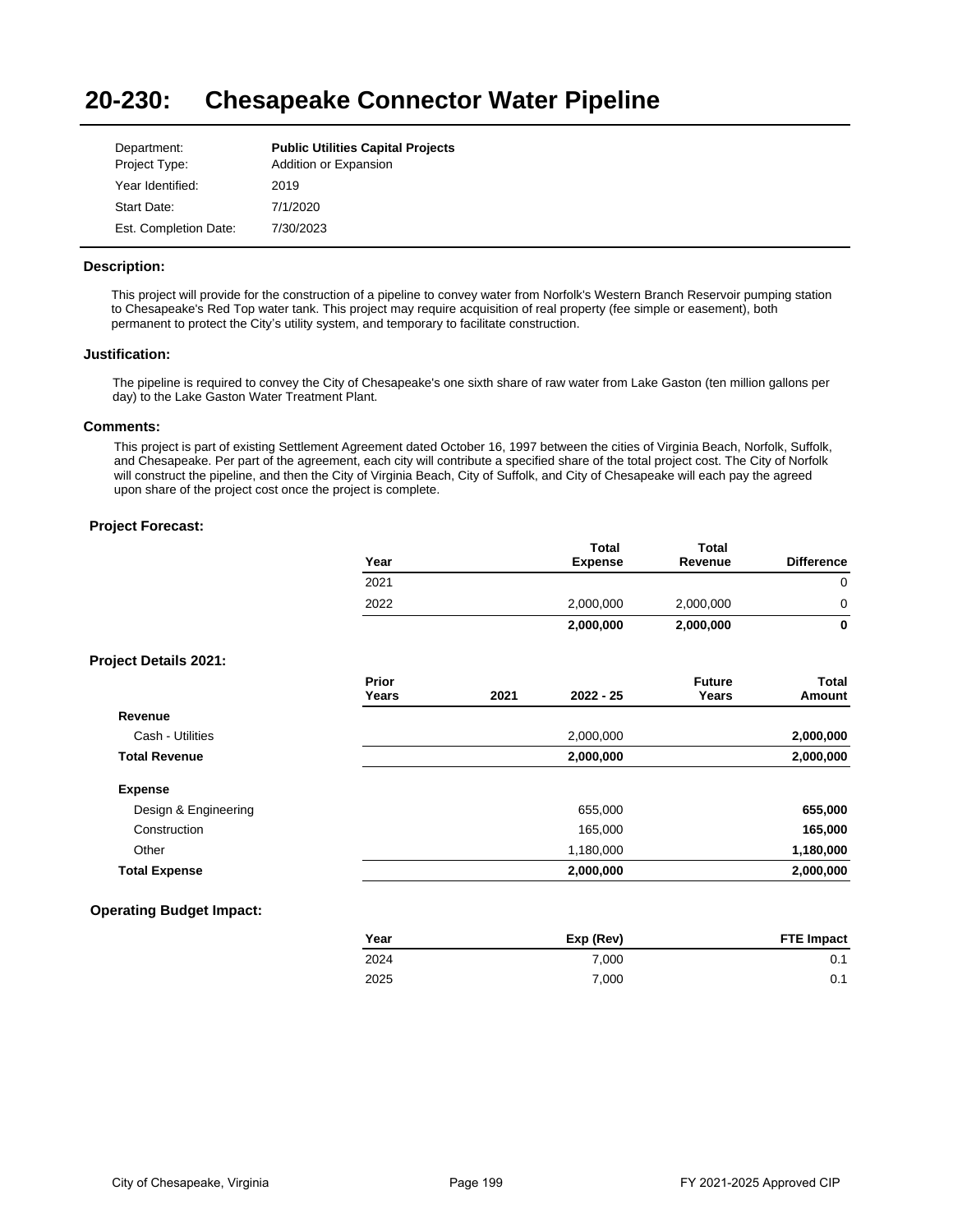#### **20-140: Deep Creek Pump Station Upgrade**

| Department:           | <b>Public Utilities Capital Projects</b> |
|-----------------------|------------------------------------------|
| Project Type:         | Renovation or Rehabilitation             |
| Year Identified:      | 2010                                     |
| Start Date:           | 6/1/2011                                 |
| Est. Completion Date: | 6/30/2026                                |

### **Description:**

This project will install new pumps and will upgrade telemetry, controls, and equipment.

## **Justification:**

The Deep Creek Pump Station was placed in service in 1987. Equipment upgrades and replacements are required to provide optimum reliability.

### **Comments:**

On September 13, 2016, City Council approved an FY 2017 Capital Budget amendment that appropriated lapsed funding and transferred \$39,500 in cash funding from this project to the Unserved Areas project. (See also City Council Agenda Item CM-21).

Design was completed in FY 2013. Construction will begin in future years. This project will also need additional funding in future years.

| Year    |       |                |               |                   |
|---------|-------|----------------|---------------|-------------------|
|         |       | <b>Expense</b> | Revenue       | <b>Difference</b> |
| 2021    |       |                |               | $\mathbf 0$       |
|         |       | $\bf{0}$       | $\mathbf 0$   | $\mathbf 0$       |
|         |       |                |               |                   |
| Prior   |       |                | <b>Future</b> | Total             |
|         |       |                |               | Amount            |
|         |       |                |               |                   |
| 192,627 |       |                | 1,878,123     | 2,070,750         |
| 192,627 |       |                | 1,878,123     | 2,070,750         |
|         |       |                |               |                   |
| 192,627 |       |                |               | 192,627           |
|         |       |                | 1,110,836     | 1,110,836         |
|         |       |                | 767,287       | 767,287           |
| 192,627 |       |                | 1,878,123     | 2,070,750         |
|         | Years | 2021           | $2022 - 25$   | Years             |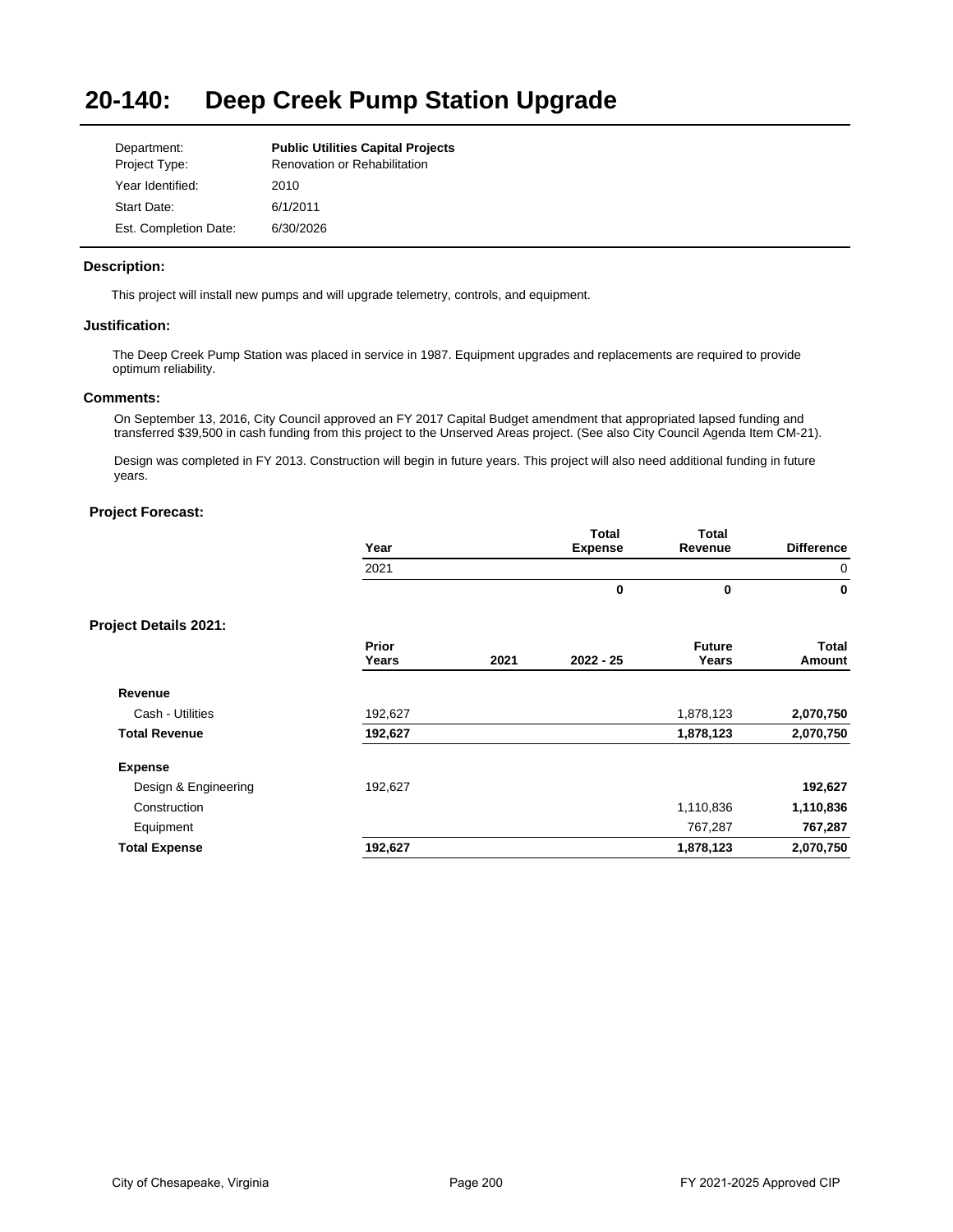#### **37-240: Fentress NALF Water Transmission Main**

| Department:<br>Project Type: | <b>Public Utilities Capital Projects</b><br>Addition or Expansion |
|------------------------------|-------------------------------------------------------------------|
| Year Identified:             | 2020                                                              |
| Start Date:                  | 7/1/2019                                                          |
| Est. Completion Date:        | 7/30/2024                                                         |

### **Description:**

This project will provide for the installation of a water transmission main on Mount Pleasant Road to serve Naval Auxiliary Landing Field-Fentress (NALF-Fentress) and the area residents impacted by groundwater contamination with Perfluoroalkyl and Polyfluoroalkyl Substances (PFAS) from Aqueous Film-Forming Foams (AFFF) used in firefighting at NALF-Fentress. This project may require acquisition of real property (fee simple or easement), both permanent to protect the City's utility system, and temporary to facilitate construction.

### **Justification:**

In 2016, the Navy discovered PFAS in on-base and some off-base drinking water wells near NALF-Fentress. The Navy provided short-term and mid-term solutions to the residents, while evaluating long-term alternatives. The selected long-term solution is to extend City water along Mount Pleasant Road from Stratford Terrace to NALF--Fentress, providing City water to the base and those residents with drinking water wells that exceed the EPA's Lifetime Health Advisory (LHA) level of 70 parts per trillion (ppt). The Navy will pay the cost of installing the water line and connections to those residences and businesses whose drinking water exceeds the LHA.

This project will allow the City's Public Utilities Dept. to develop the response to the Navy's requests for information, perform the easement acquisition, design, and construction work required to install the water line on Mount Pleasant Road to NALF- Fentress. Although the water line project costs are being reimbursed by the Navy, it is necessary for the City to create the project to properly manage the execution.

#### **Comments:**

On June 25, 2019, City Council approved an amendment to the FY 2020-24 CIP that added this as a new project and appropriated \$3 million for FY 2020 to complete preliminary engineering and design with initial easement identification. A very preliminary total project cost estimate is \$13 million (includes design, easement acquisition, and construction), but this estimate will be revised when the Navy's RFP is fully evaluated and preliminary engineering tasks are completed. See also City Council Agenda Item CM-4 (F).

|                              | Year           |            | Total<br><b>Expense</b> | <b>Total</b><br>Revenue | <b>Difference</b> |
|------------------------------|----------------|------------|-------------------------|-------------------------|-------------------|
|                              | 2021           |            | 10,000,000              | 10,000,000              | 0                 |
|                              |                |            | 10,000,000              | 10,000,000              | 0                 |
| <b>Project Details 2021:</b> |                |            |                         |                         |                   |
|                              | Prior<br>Years | 2021       | $2022 - 25$             | <b>Future</b><br>Years  | Total<br>Amount   |
| Revenue                      |                |            |                         |                         |                   |
| Grant                        | 3,000,000      | 10,000,000 |                         |                         | 13,000,000        |
| <b>Total Revenue</b>         | 3,000,000      | 10,000,000 |                         |                         | 13,000,000        |
| <b>Expense</b>               |                |            |                         |                         |                   |
| Design & Engineering         | 3,000,000      |            |                         |                         | 3,000,000         |
| Construction                 |                | 9,000,000  |                         |                         | 9,000,000         |
| Land Acquisition             |                | 1,000,000  |                         |                         | 1,000,000         |
| <b>Total Expense</b>         | 3,000,000      | 10,000,000 |                         |                         | 13,000,000        |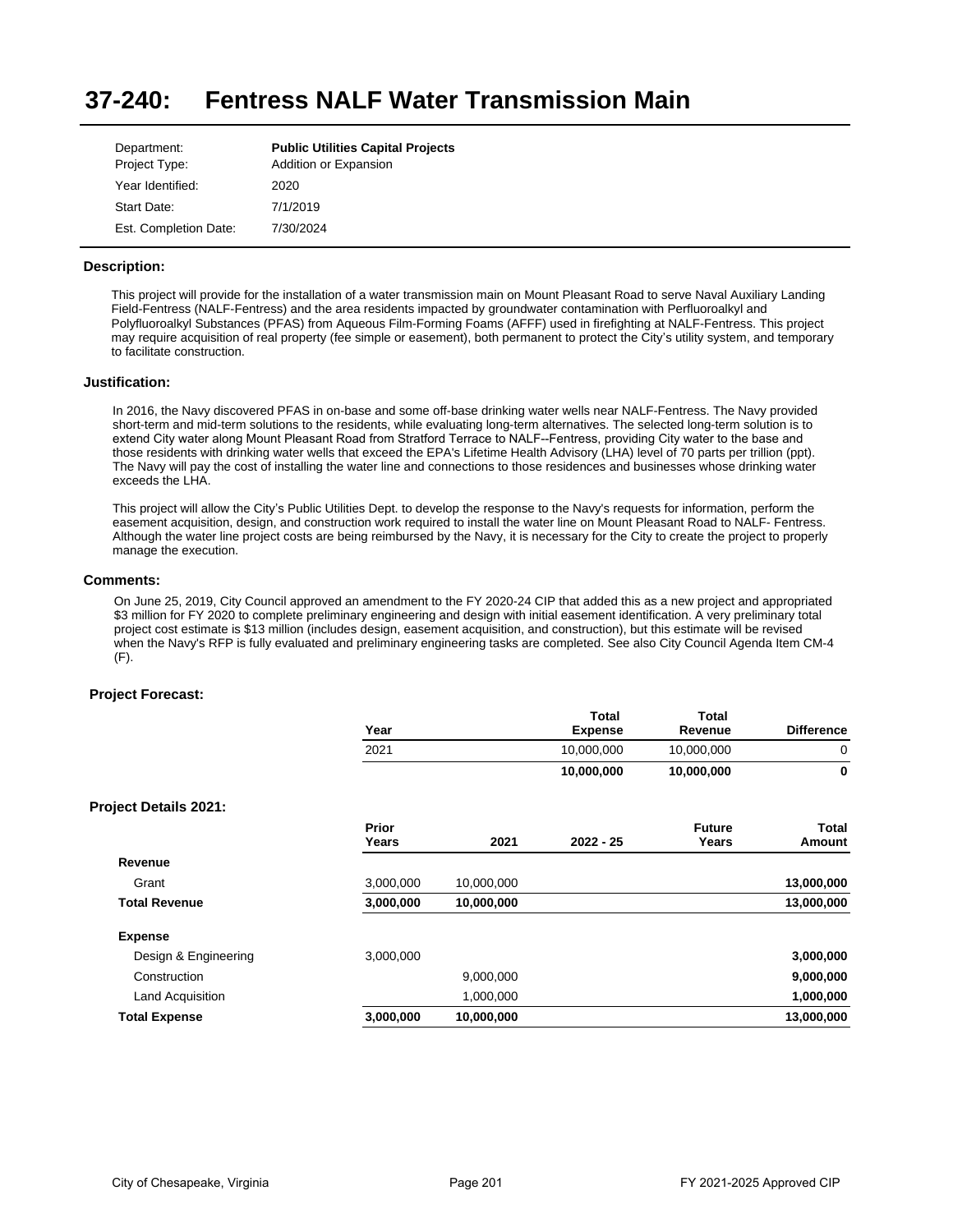# **16-170: Gravity Sewer Renewal: Bainbridge Blvd. Basin (HRSD Project Area)**

| Department:<br>Project Type: | <b>Public Utilities Capital Projects</b><br>Replacement |
|------------------------------|---------------------------------------------------------|
| Year Identified:             | 2013                                                    |
| Start Date:                  | 7/1/2021                                                |
| Est. Completion Date:        | 7/30/2026                                               |

### **Description:**

This project will repair and/or replace City sewer facilities in the area of the Hampton Roads Sanitation District (HRSD) projects in the Bainbridge Boulevard basin. This project may require acquisition of real property (fee simple or easement), both permanent to protect the City's utility system, and temporary to facilitate construction.

### **Justification:**

The nature of the HRSD projects will require adjustment, relocation, repair or replacement of the City's sewer facilities.

#### **Comments:**

It is anticipated that this project will need to be funded in future years. HRSD has identified several projects along Bainbridge Boulevard, all of which are in the pre-design stage. Once HRSD identifies specific improvement areas for these projects, the City's Public Utilities Dept. will coordinate the relocation, repair, and replacement of Chesapeake sewer facilities with HRSD. The HRSD projects include:

1) Washington District Pump Station Area Sanitary Sewer Improvements (HRSD # AT013000)

2) South Norfolk Area Gravity Sewer Improvements (HRSD # AT013100)

3) Pump Station Replacements for Park Avenue (HRSD # VP018000) & Ferebee Avenue (HRSD # VP014010)

4) Sanitary Sewer Project 1950 12" Force Main, and 18" and 24" Gravity Sewer Replacement (HRSD # VP014020)

|                              | Year           |      | <b>Total</b><br><b>Expense</b> | <b>Total</b><br>Revenue | <b>Difference</b> |
|------------------------------|----------------|------|--------------------------------|-------------------------|-------------------|
|                              | 2022           |      |                                |                         | 0                 |
|                              | 2023           |      |                                |                         | 0                 |
|                              |                |      | 0                              | 0                       | 0                 |
| <b>Project Details 2021:</b> |                |      |                                |                         |                   |
|                              | Prior<br>Years | 2021 | $2022 - 25$                    | <b>Future</b><br>Years  | Total<br>Amount   |
| Revenue                      |                |      |                                |                         |                   |
| Cash - Utilities             |                |      |                                | 5,000,000               | 5,000,000         |
| <b>Total Revenue</b>         |                |      |                                | 5,000,000               | 5,000,000         |
| <b>Expense</b>               |                |      |                                |                         |                   |
| Construction                 |                |      |                                | 5,000,000               | 5,000,000         |
| <b>Total Expense</b>         |                |      |                                | 5,000,000               | 5,000,000         |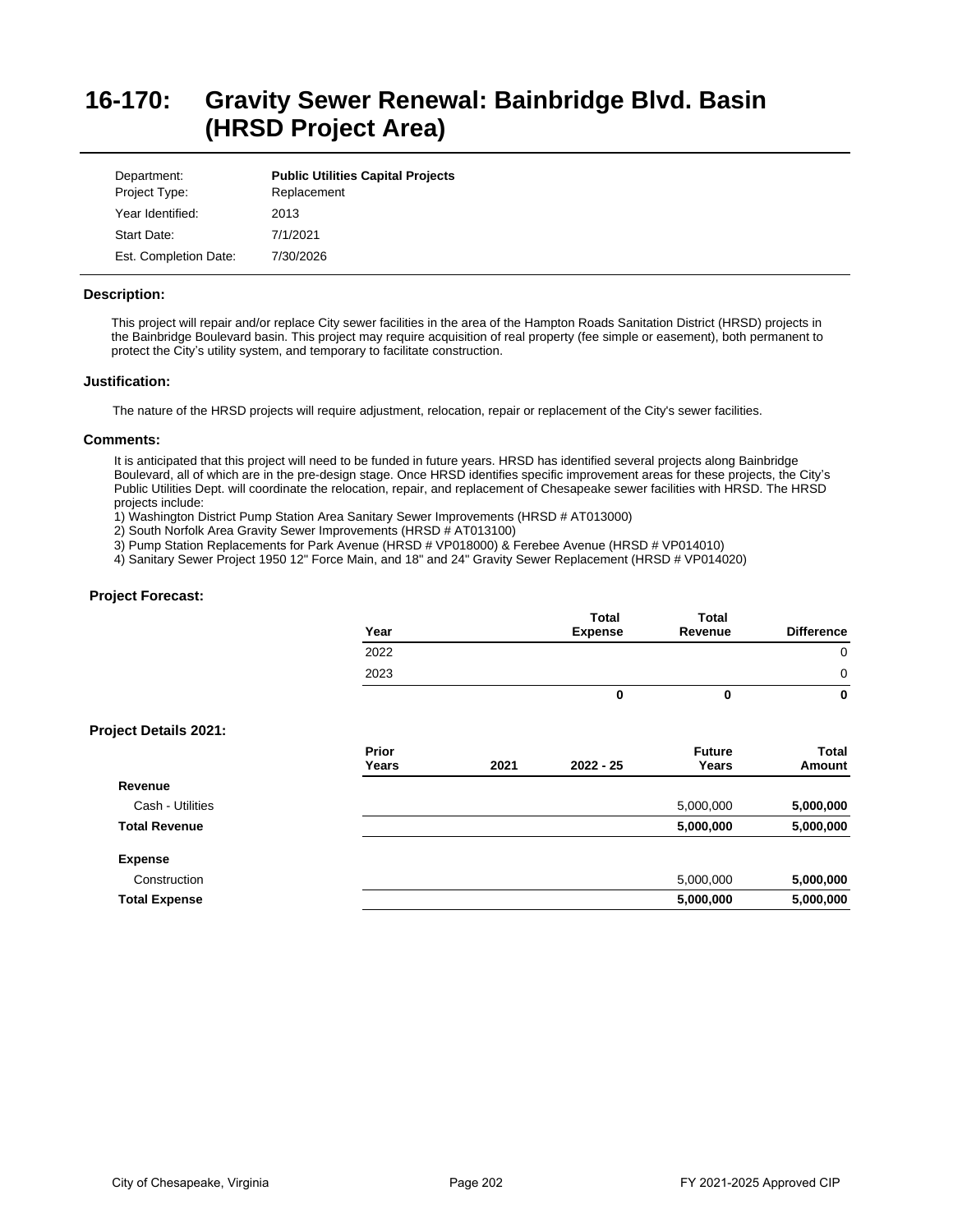#### **21-230: Great Bridge Force Main Redundancy Study**

| Department:           | <b>Public Utilities Capital Projects</b> |
|-----------------------|------------------------------------------|
| Project Type:         | Study                                    |
| Year Identified:      | 2019                                     |
| Start Date:           | 7/1/2022                                 |
| Est. Completion Date: | 6/30/2024                                |

### **Description:**

This project will provide for a study to evaluate the need for a second sewer connection in Great Bridge to the Hampton Roads Sanitation District (HRSD) sewer lines. The options that will be investigated include a redundancy connection to HRSD along Cedar Road, or along Hanbury Road, or other locations to evaluate whether the existing pump stations can handle pressures at those points and evaluate whether HRSD's system can handle the City's flow at those points. This project may require acquisition of real property (fee simple or easement), both permanent to protect the City's utility system, and temporary to facilitate construction.

### **Justification:**

This study is needed to determine a viable second connection to HRSD lines in order to prevent a series of pump stations from being down and requiring pumping and hauling of wastewater if there is only one force main connection to HRSD.

#### **Comments:**

Currently when HRSD restricts the City's wastewater from coming into their system in Great Bridge, it requires pumping and hauling of sewage from multiple City pump stations due to the City's current system structure.

|                              | Year           |      | <b>Total</b><br><b>Expense</b> | <b>Total</b><br>Revenue | <b>Difference</b>      |
|------------------------------|----------------|------|--------------------------------|-------------------------|------------------------|
|                              | 2023           |      | 300,000                        | 300,000                 | 0                      |
|                              |                |      | 300,000                        | 300,000                 | 0                      |
| <b>Project Details 2021:</b> |                |      |                                |                         |                        |
|                              | Prior<br>Years | 2021 | $2022 - 25$                    | <b>Future</b><br>Years  | <b>Total</b><br>Amount |
| Revenue                      |                |      |                                |                         |                        |
| Cash - Utilities             |                |      | 300,000                        |                         | 300,000                |
| <b>Total Revenue</b>         |                |      | 300,000                        |                         | 300,000                |
| <b>Expense</b>               |                |      |                                |                         |                        |
| Design & Engineering         |                |      | 300,000                        |                         | 300,000                |
| <b>Total Expense</b>         |                |      | 300,000                        |                         | 300,000                |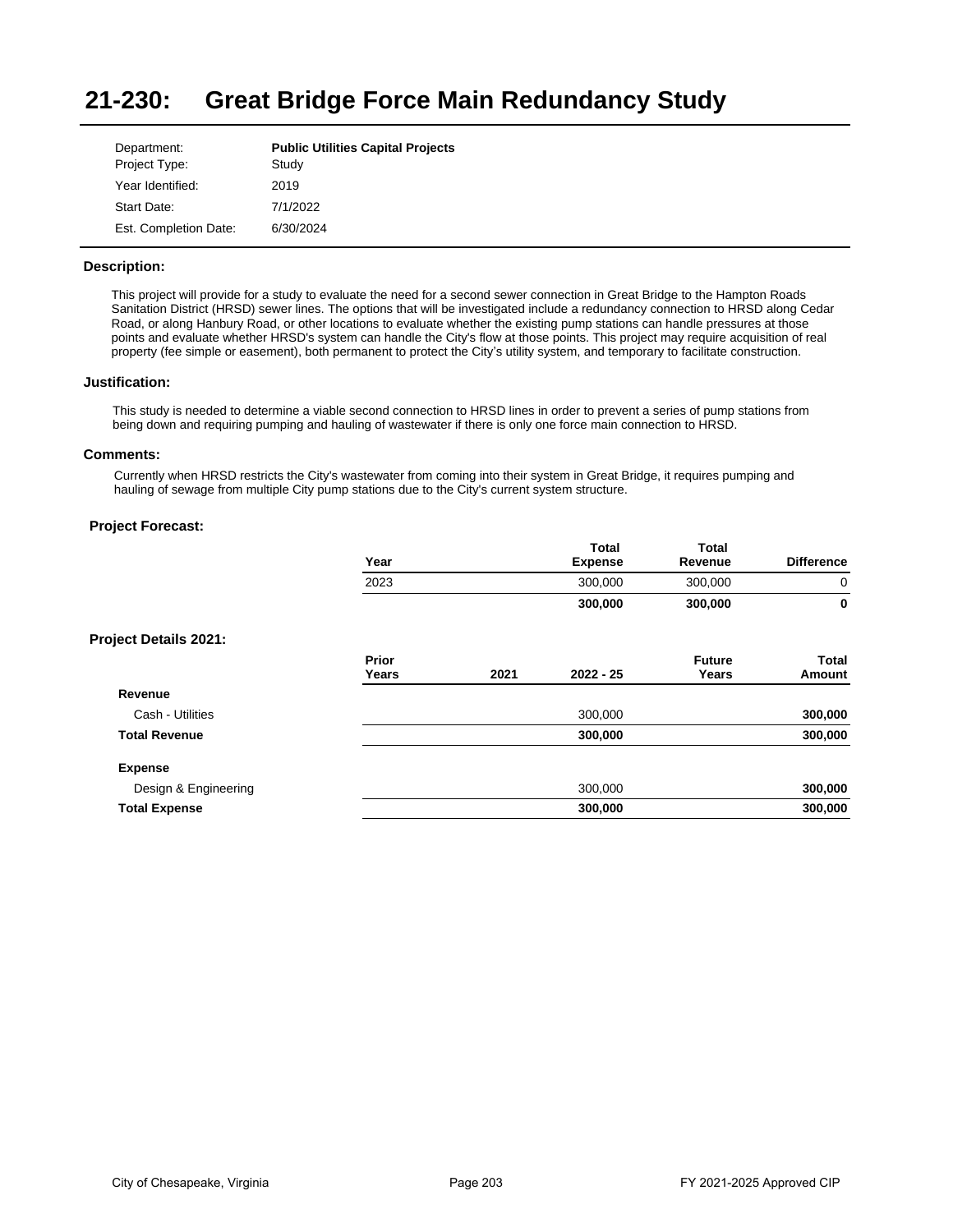# **22-230: Lake Gaston Pipeline - Capital Cost Sharing with Virginia Beach**

| Department:<br>Project Type: | <b>Public Utilities Capital Projects</b><br><b>Renovation or Rehabilitation</b> |
|------------------------------|---------------------------------------------------------------------------------|
| Year Identified:             | 2019                                                                            |
| Start Date:                  | 7/1/2018                                                                        |
| Est. Completion Date:        | 7/30/2024                                                                       |

### **Description:**

This project will provide for the City of Chesapeake's share of capital improvements to the Lake Gaston Pipeline per the contract with the City of Virginia Beach.

# **Justification:**

An ongoing program of capital improvements is necessary to ensure the long-term reliability of the of the Lake Gaston water supply to Hampton Roads. The City of Chesapeake is a one-sixth owner of the City of Virginia Beach's Lake Gaston Pipeline project. Under contractual obligation, the City of Chesapeake will fund its proportional share of both the capital and operating costs required to maintain the pipeline.

#### **Comments:**

For the FY 2020-24 CIP, the project plan was updated and costs were revised. Phased capital improvements to the Lake Gaston Pipeline are established by the City of Virginia Beach, and include improvements to the raw water intake structure at Lake Gaston, pressure reducing facilities, stream crossings, and the pipeline itself.

## **Project Forecast:**

|      | Total          | Total     |                   |
|------|----------------|-----------|-------------------|
| Year | <b>Expense</b> | Revenue   | <b>Difference</b> |
| 2021 | 340,000        | 340,000   | 0                 |
| 2022 | 340,000        | 340,000   | 0                 |
| 2023 | 350,000        | 350,000   | 0                 |
| 2024 | 350,000        | 350,000   | 0                 |
| 2025 | 375,000        | 375,000   | 0                 |
|      | 1,755,000      | 1,755,000 | 0                 |

|                      | Prior   |         |             | <b>Future</b> | Total     |
|----------------------|---------|---------|-------------|---------------|-----------|
|                      | Years   | 2021    | $2022 - 25$ | Years         | Amount    |
| Revenue              |         |         |             |               |           |
| Cash - Utilities     | 545,000 | 340,000 | 1,415,000   |               | 2,300,000 |
| <b>Total Revenue</b> | 545,000 | 340,000 | 1,415,000   |               | 2,300,000 |
| <b>Expense</b>       |         |         |             |               |           |
| Construction         | 545,000 |         |             |               | 545,000   |
| Equipment            |         | 340.000 | 1,415,000   |               | 1,755,000 |
| <b>Total Expense</b> | 545,000 | 340,000 | 1,415,000   |               | 2,300,000 |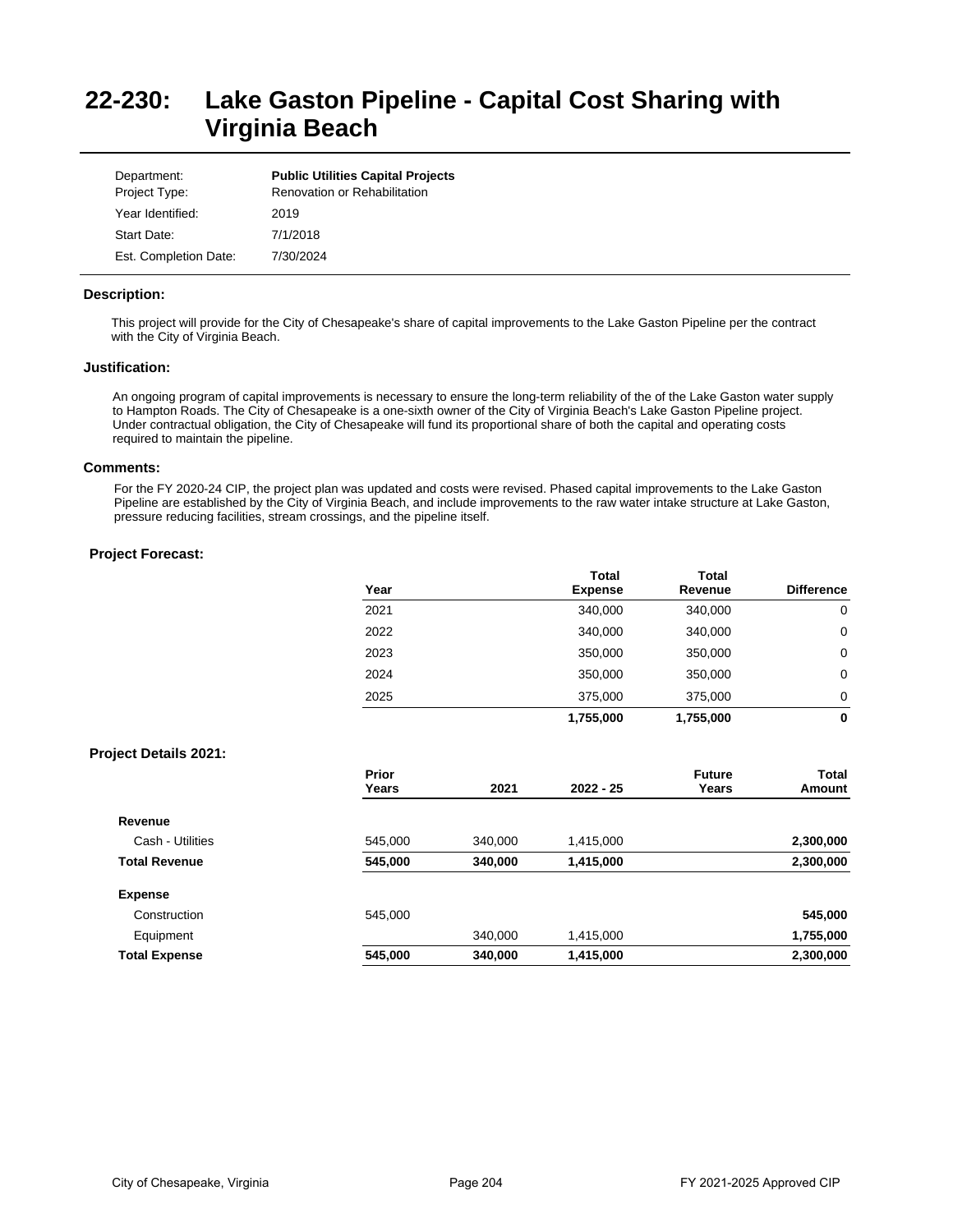## **21-130: Lake Gaston WTP - Membrane Replacement - Phase II**

| Department:<br>Project Type: | <b>Public Utilities Capital Projects</b><br>Replacement |
|------------------------------|---------------------------------------------------------|
| Year Identified:             | 2009                                                    |
| Start Date:                  | 7/2/2012                                                |
| Est. Completion Date:        | 7/30/2024                                               |

### **Description:**

This project will provide for the replacement of membranes used in the Lake Gaston Water Treatment Plant.

## **Justification:**

This project serves as a funding source for ultra-filtration membrane elements at the Lake Gaston Water Treatment Plant.

### **Comments:**

The installation of replacement modules for a complete membrane change-out for the Lake Gaston Water Treatment Plant was completed in FY 2014. The full-scale plant evaluation of aluminum chlorohydrate began in FY 2015. Performance remains very good, allowing the anticipated replacement work and funding to be moved back again to FY 2024 from FY 2022. On September 13, 2016, City Council approved an FY 2017 Capital Budget amendment that transferred \$32,481 in cash funding from this project to the Unserved Areas project, which reduced prior funding from \$1,757,385 to \$1,725,904. (See City Council Agenda Item CM-21).

On April 28, 2015, Council approved closing the Phase I project # 52-120, and transferring \$13,384.73 to this project for Phase II.

|                              | Year           |      | <b>Total</b><br><b>Expense</b> | <b>Total</b><br>Revenue | <b>Difference</b> |
|------------------------------|----------------|------|--------------------------------|-------------------------|-------------------|
|                              | 2022           |      | 2,200,000                      | 2,200,000               | 0                 |
|                              | 2024           |      |                                |                         | 0                 |
|                              |                |      | 2,200,000                      | 2,200,000               | 0                 |
| <b>Project Details 2021:</b> |                |      |                                |                         |                   |
|                              | Prior<br>Years | 2021 | 2022 - 25                      | <b>Future</b><br>Years  | Total<br>Amount   |
| Revenue                      |                |      |                                |                         |                   |
| Cash - Utilities             | 1,725,904      |      | 2,200,000                      |                         | 3,925,904         |
| <b>Total Revenue</b>         | 1,725,904      |      | 2,200,000                      |                         | 3,925,904         |
| <b>Expense</b>               |                |      |                                |                         |                   |
| Equipment                    | 1,725,904      |      | 2,200,000                      |                         | 3,925,904         |
| <b>Total Expense</b>         | 1,725,904      |      | 2,200,000                      |                         | 3,925,904         |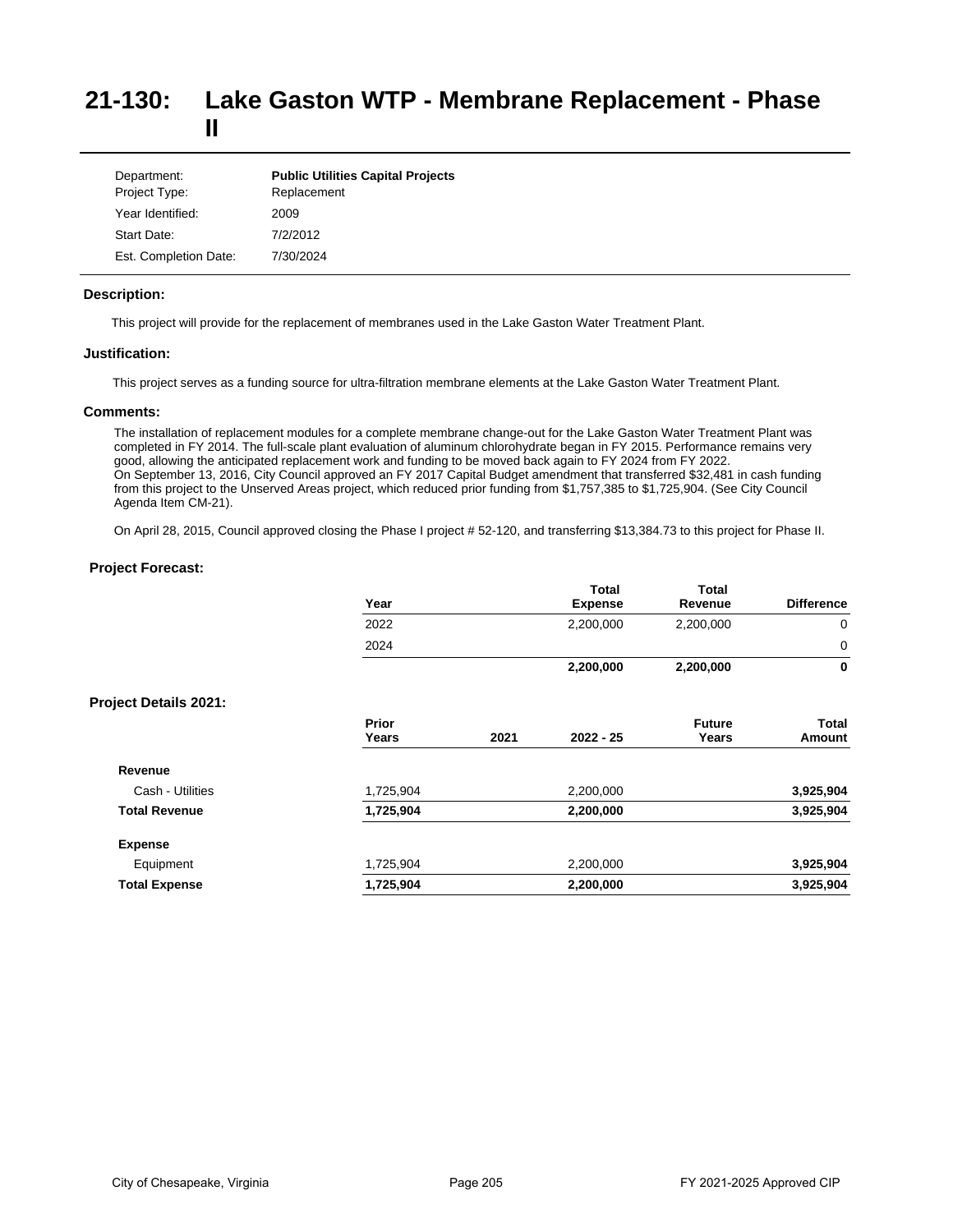#### **37-200: Lake Gaston WTP - Miscellaneous Modifications**

| Department:           | <b>Public Utilities Capital Projects</b> |
|-----------------------|------------------------------------------|
| Project Type:         | <b>Renovation or Rehabilitation</b>      |
| Year Identified:      | 2015                                     |
| Start Date:           | 7/1/2015                                 |
| Est. Completion Date: | 7/30/2026                                |

### **Description:**

This project will provide for the ongoing need to replace and rehabilitate aging equipment in order to safely and effectively operate the water treatment plant.

### **Justification:**

This project addresses the life-cycle needs of the water treatment plant equipment with the goal of minimizing downtime and ensuring a continuous supply of high-quality drinking water. The need for equipment replacement is driven not only by normal wear and tear, but it also occurs when replacement parts become unavailable or when support is no longer provided (e.g., proprietary software systems). Additionally, the project includes the installation of an enclosure over the membrane system, a second centrifuge, a third manganese contractor, and converting the tank deposition mode of operation for the membrane system.

#### **Comments:**

The Lake Gaston Water Treatment Plant was placed in service in 2006. Since startup, operational methods and equipment have been refined, upgraded, or replaced to maximize reliability and produce the highest possible water quality at the lowest cost.

|                              | Year           |      | <b>Total</b><br><b>Expense</b> | <b>Total</b><br>Revenue | <b>Difference</b>      |
|------------------------------|----------------|------|--------------------------------|-------------------------|------------------------|
|                              | 2023           |      | 500,000                        | 500,000                 | 0                      |
|                              | 2024           |      | 2,700,000                      | 2,700,000               | 0                      |
|                              | 2025           |      | 1,000,000                      | 1,000,000               | 0                      |
|                              |                |      | 4,200,000                      | 4,200,000               | $\mathbf 0$            |
| <b>Project Details 2021:</b> |                |      |                                |                         |                        |
|                              | Prior<br>Years | 2021 | 2022 - 25                      | <b>Future</b><br>Years  | <b>Total</b><br>Amount |
| Revenue                      |                |      |                                |                         |                        |
| Cash - Utilities             | 3,870,000      |      | 4,200,000                      | 5,000,000               | 13,070,000             |
| <b>Total Revenue</b>         | 3,870,000      |      | 4,200,000                      | 5,000,000               | 13,070,000             |
| <b>Expense</b>               |                |      |                                |                         |                        |
| Design & Engineering         | 375,000        |      | 200,000                        |                         | 575,000                |
| Construction                 | 1,500,000      |      | 2,975,000                      | 1,000,000               | 5,475,000              |
| Equipment                    | 1,995,000      |      | 1,025,000                      | 4,000,000               | 7,020,000              |
| <b>Total Expense</b>         | 3,870,000      |      | 4,200,000                      | 5,000,000               | 13,070,000             |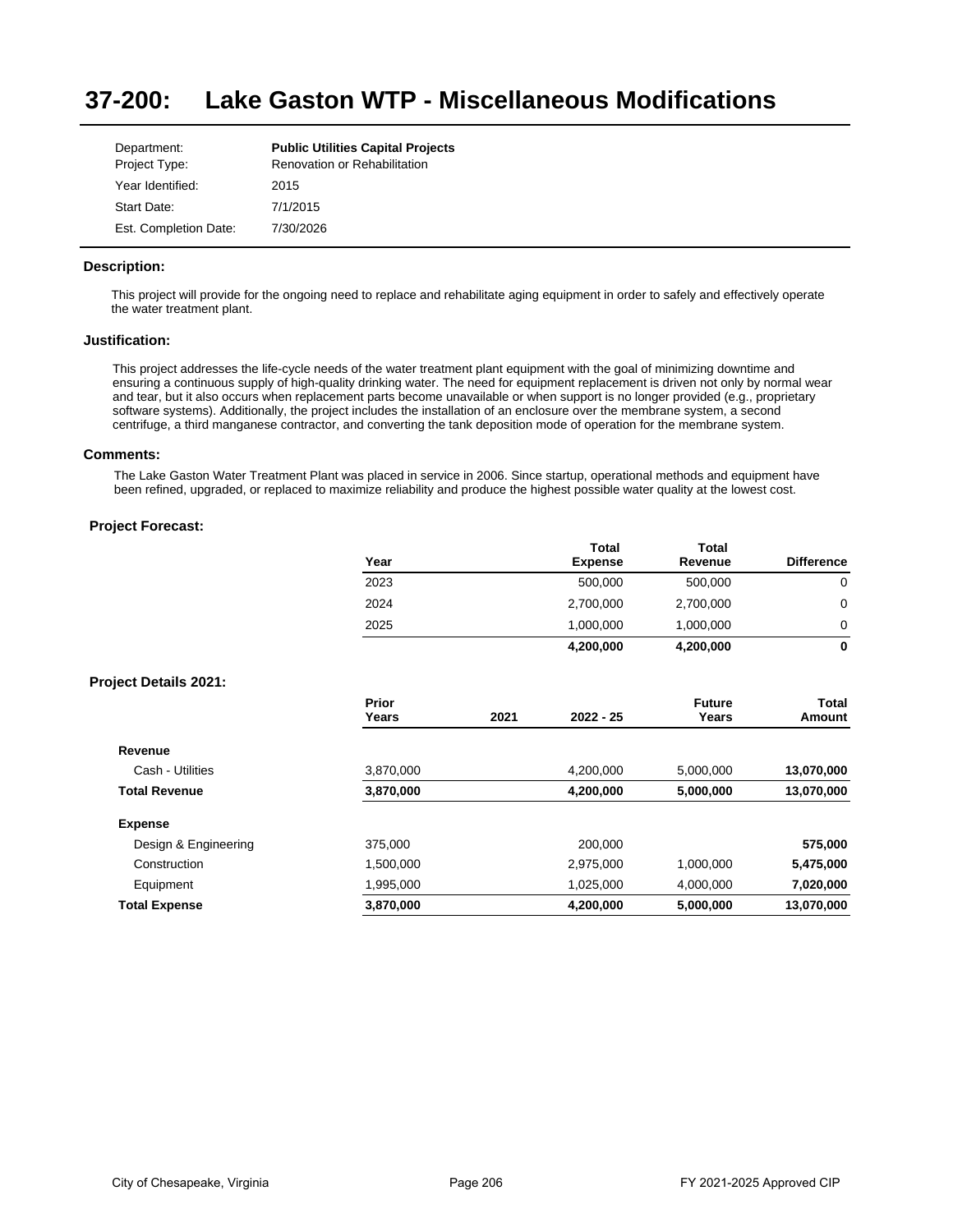# **38-200: Lake Gaston WTP - Strategic Treatment and Facility Development Plan**

| Department:<br>Project Type: | <b>Public Utilities Capital Projects</b><br>Study |
|------------------------------|---------------------------------------------------|
| Year Identified:             | 2016                                              |
| Start Date:                  | 7/2/2015                                          |
| Est. Completion Date:        | 7/30/2028                                         |

### **Description:**

This project involves the evaluation and development of treatment processes that can be utilized at the Lake Gaston Water Treatment Plant to improve plant reliability by reducing reliance on a single treatment technology (ultra-filtration membranes). The project will also identify the timing of required plant modifications to meet future demand resulting from the expiration of the Portsmouth bulk water purchase contract, the availability of raw water from the Lake Gaston Pipeline, growth, and to meet demands when water from Portsmouth and Norfolk are not available.

### **Justification:**

Water can be produced at the Lake Gaston Water Treatment Plant at a lower cost than buying bulk finished water from Portsmouth and Norfolk. It is necessary to initiate the engineering design of modifications to the treatment plant to provide a reliable supply of drinking water for the customers currently receiving water purchased from Portsmouth and Norfolk.

#### **Comments:**

The City entered into a contract with Portsmouth in May 1996 to extend the term of an existing bulk water purchase through December 2026. A preliminary design report is required to apply for necessary federal and state permits.

### **Project Forecast:**

| Year | <b>Total</b><br><b>Expense</b> | <b>Total</b><br>Revenue | <b>Difference</b> |
|------|--------------------------------|-------------------------|-------------------|
| 2022 |                                |                         | 0                 |
| 2023 |                                |                         | 0                 |
| 2024 |                                |                         | 0                 |
|      | O                              |                         | 0                 |

|                              | Prior<br>Years | 2021 | $2022 - 25$ | <b>Future</b><br>Years | Total<br>Amount |
|------------------------------|----------------|------|-------------|------------------------|-----------------|
| Revenue                      |                |      |             |                        |                 |
| Revenue Bonds - Utility Fund | 880,192        |      |             | 16,000,000             | 16,880,192      |
| Cash - Utilities             | 119,808        |      |             |                        | 119,808         |
| <b>Total Revenue</b>         | 1,000,000      |      |             | 16,000,000             | 17,000,000      |
| <b>Expense</b>               |                |      |             |                        |                 |
| Design & Engineering         | 1.000.000      |      |             | 4.000.000              | 5,000,000       |
| Construction                 |                |      |             | 12,000,000             | 12,000,000      |
| <b>Total Expense</b>         | 1,000,000      |      |             | 16,000,000             | 17,000,000      |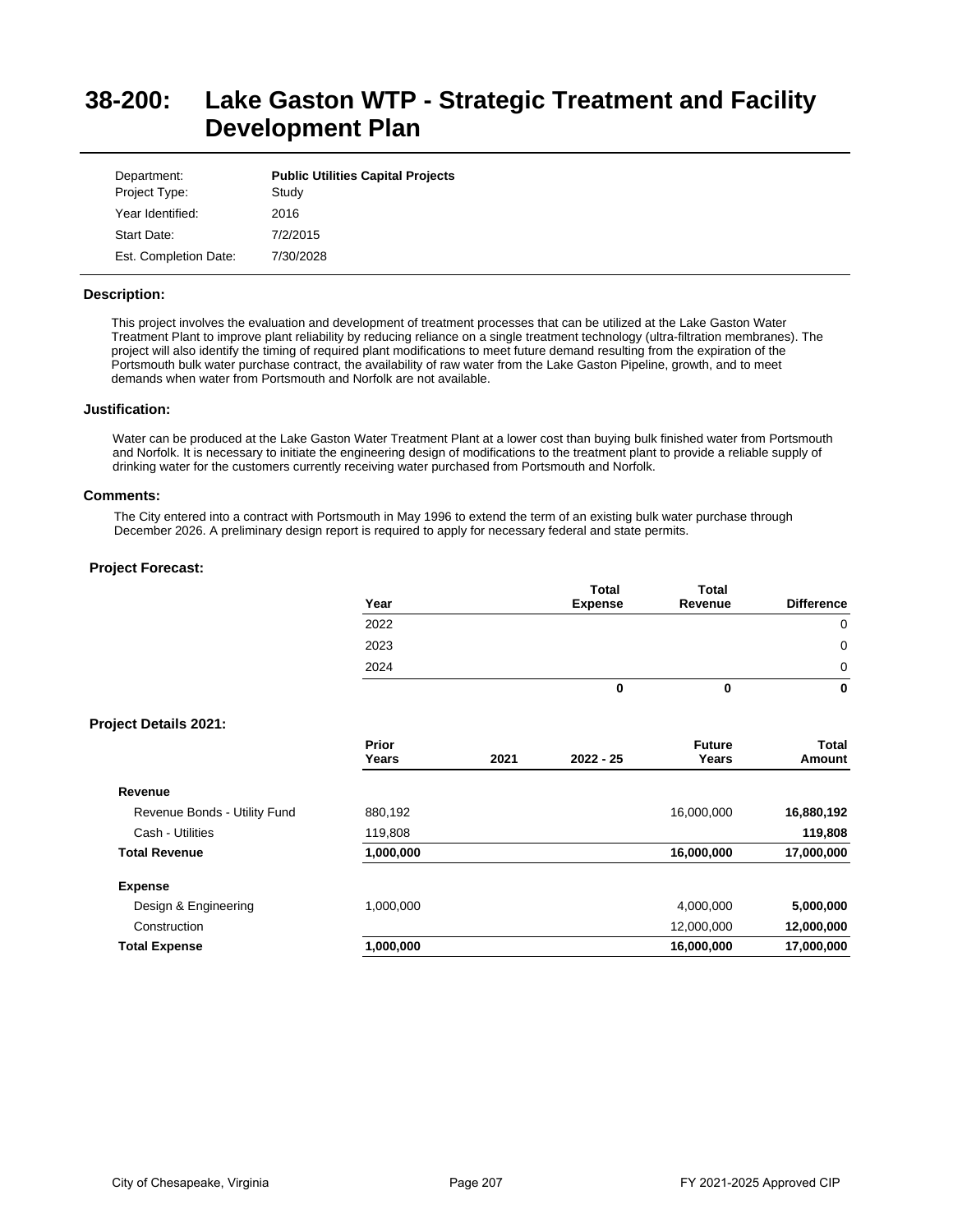#### **28-200: Norfolk Highlands Elevated Tank Rehabilitation**

| Department:           | <b>Public Utilities Capital Projects</b> |
|-----------------------|------------------------------------------|
| Project Type:         | Renovation or Rehabilitation             |
| Year Identified:      | 2016                                     |
| Start Date:           | 7/1/2018                                 |
| Est. Completion Date: | 6/30/2024                                |

### **Description:**

This project will provide for the rehabilitation of the Norfolk Highlands elevated water tank, which will include painting the interior and exterior surfaces, making minor structural repairs, installing a mixing system, upgrading safety devices, and installing water quality monitoring equipment. It is also necessary to increase the height of the tank to make better use of its available storage volume. This project may require acquisition of real property (fee simple or easement), both permanent to protect the City's utility system, and temporary to facilitate construction.

#### **Justification:**

Routine painting of a steel water storage tank is necessary to maximize the useful life of the structure. In addition to periodic blasting and painting, it has been determined that the height of the Norfolk Highlands elevated tank needs to be increased to allow better use of its storage capacity.

#### **Comments:**

The Norfolk Highlands elevated water tank is a 0.25 million gallon reservoir that provides water storage for the Norfolk Highlands and Indian River areas of Chesapeake. The tank is an important part of the water resource infrastructure in the area of the City served with bulk water purchased from the City of Norfolk.

|                              | Year           |      | <b>Total</b><br><b>Expense</b> | <b>Total</b><br>Revenue | <b>Difference</b> |
|------------------------------|----------------|------|--------------------------------|-------------------------|-------------------|
|                              | 2023           |      |                                |                         | 0                 |
|                              |                |      | 0                              | 0                       | 0                 |
| <b>Project Details 2021:</b> |                |      |                                |                         |                   |
|                              | Prior<br>Years | 2021 | $2022 - 25$                    | <b>Future</b><br>Years  | Total<br>Amount   |
| Revenue                      |                |      |                                |                         |                   |
| Cash - Utilities             |                |      |                                | 1,500,000               | 1,500,000         |
| <b>Total Revenue</b>         |                |      |                                | 1,500,000               | 1,500,000         |
| <b>Expense</b>               |                |      |                                |                         |                   |
| Design & Engineering         |                |      |                                | 200,000                 | 200,000           |
| Construction                 |                |      |                                | 1,300,000               | 1,300,000         |
| <b>Total Expense</b>         |                |      |                                | 1,500,000               | 1,500,000         |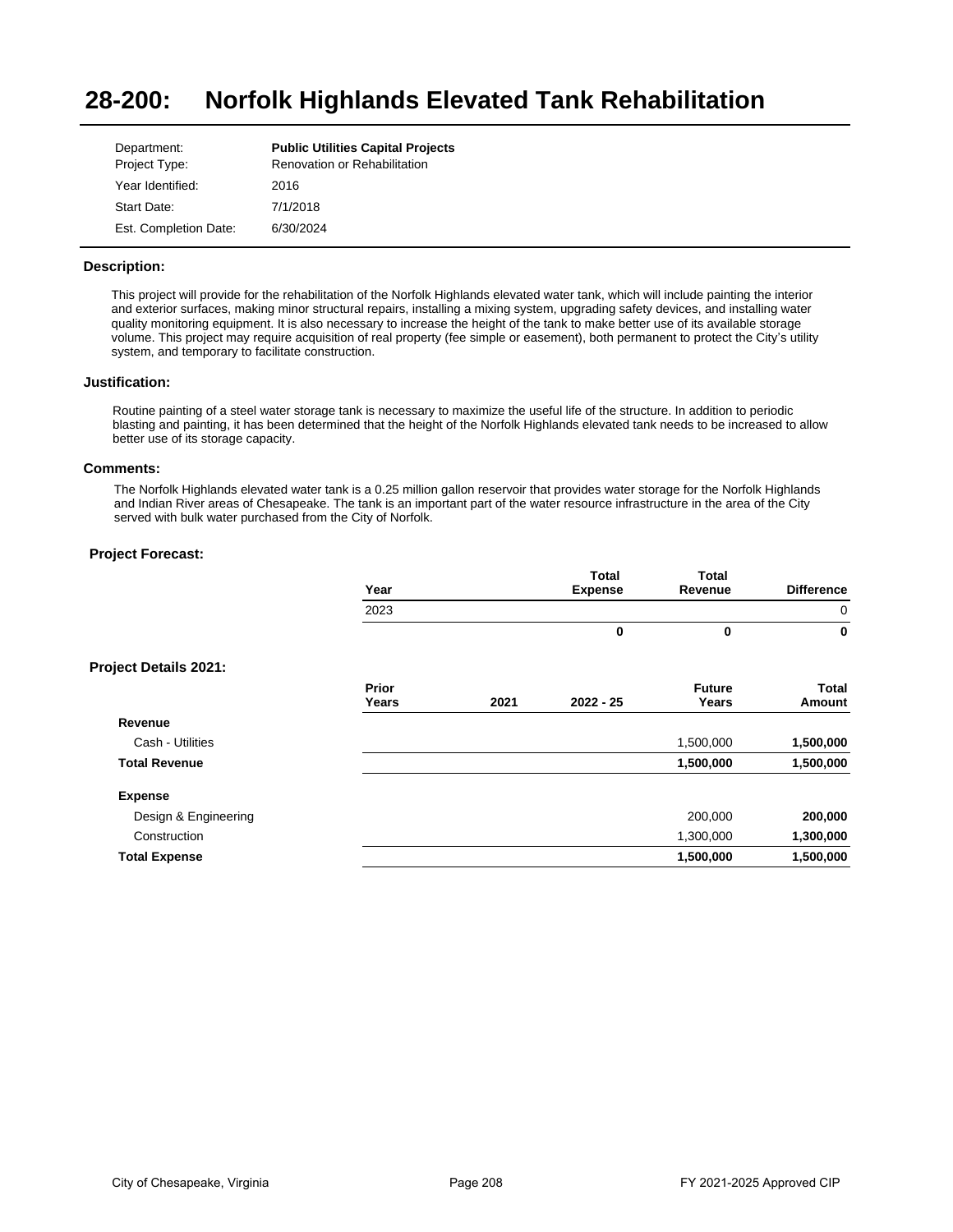#### **23-230: Northwest River Lakes & Pump Station**

| Department:           | <b>Public Utilities Capital Projects</b> |
|-----------------------|------------------------------------------|
| Project Type:         | <b>New Facility</b>                      |
| Year Identified:      | 2019                                     |
| Start Date:           | 7/1/2018                                 |
| Est. Completion Date: | 7/30/2028                                |

### **Description:**

This project will provide the construction of a floating raw water pump station and associated piping on the borrow pits in the vicinity of the Northwest River (NWR) Raw Water Intake Structure. This project will also evaluate the feasibility of placing a riverbank filtration system at the NWR Water Treatment Plant. The study will determine whether available technology is suitable for conditions existing at Northwest River. This project may require acquisition of real property (fee simple or easement), both permanent to protect the City's utility system, and temporary to facilitate construction.

### **Justification:**

The cost to treat water from the Northwest River increases when salt and organic levels are high. A temporary, alternate supply of raw water will allow the Northwest River Water Treatment Plant to be operated at a lower cost during challenging conditions in the Northwest River with a higher degree of operational flexibility.

#### **Comments:**

For the FY 2020-24 CIP, the project plan was updated. The reverse osmosis system at the Northwest River Water Treatment Plant provides a proven means to effectively treat a challenging raw water source. Although highly effective, the operational cost of a reverse osmosis system exceeds the cost of some water treatment technologies. Surface water impoundments that originated as borrow pits can provide a temporary, redundant raw water supply.

|                              | Year           |      | <b>Total</b><br><b>Expense</b> | <b>Total</b><br>Revenue | <b>Difference</b> |
|------------------------------|----------------|------|--------------------------------|-------------------------|-------------------|
|                              | 2021           |      |                                |                         | 0                 |
|                              | 2023           |      | 1,000,000                      | 1,000,000               | $\mathbf 0$       |
|                              | 2025           |      | 1,000,000                      | 1,000,000               | 0                 |
|                              |                |      | 2,000,000                      | 2,000,000               | 0                 |
| <b>Project Details 2021:</b> |                |      |                                |                         |                   |
|                              | Prior<br>Years | 2021 | 2022 - 25                      | <b>Future</b><br>Years  | Total<br>Amount   |
| Revenue                      |                |      |                                |                         |                   |
| Cash - Utilities             | 2,000,000      |      | 2,000,000                      | 3,700,000               | 7,700,000         |
| <b>Total Revenue</b>         | 2,000,000      |      | 2,000,000                      | 3,700,000               | 7,700,000         |
| <b>Expense</b>               |                |      |                                |                         |                   |
| Design & Engineering         | 700,000        |      |                                |                         | 700,000           |
| Construction                 |                |      | 1,300,000                      | 2,700,000               | 4,000,000         |
| Land Acquisition             | 300,000        |      |                                |                         | 300,000           |
| Other                        | 1,000,000      |      | 700,000                        | 1,000,000               | 2,700,000         |
| <b>Total Expense</b>         | 2,000,000      |      | 2,000,000                      | 3,700,000               | 7,700,000         |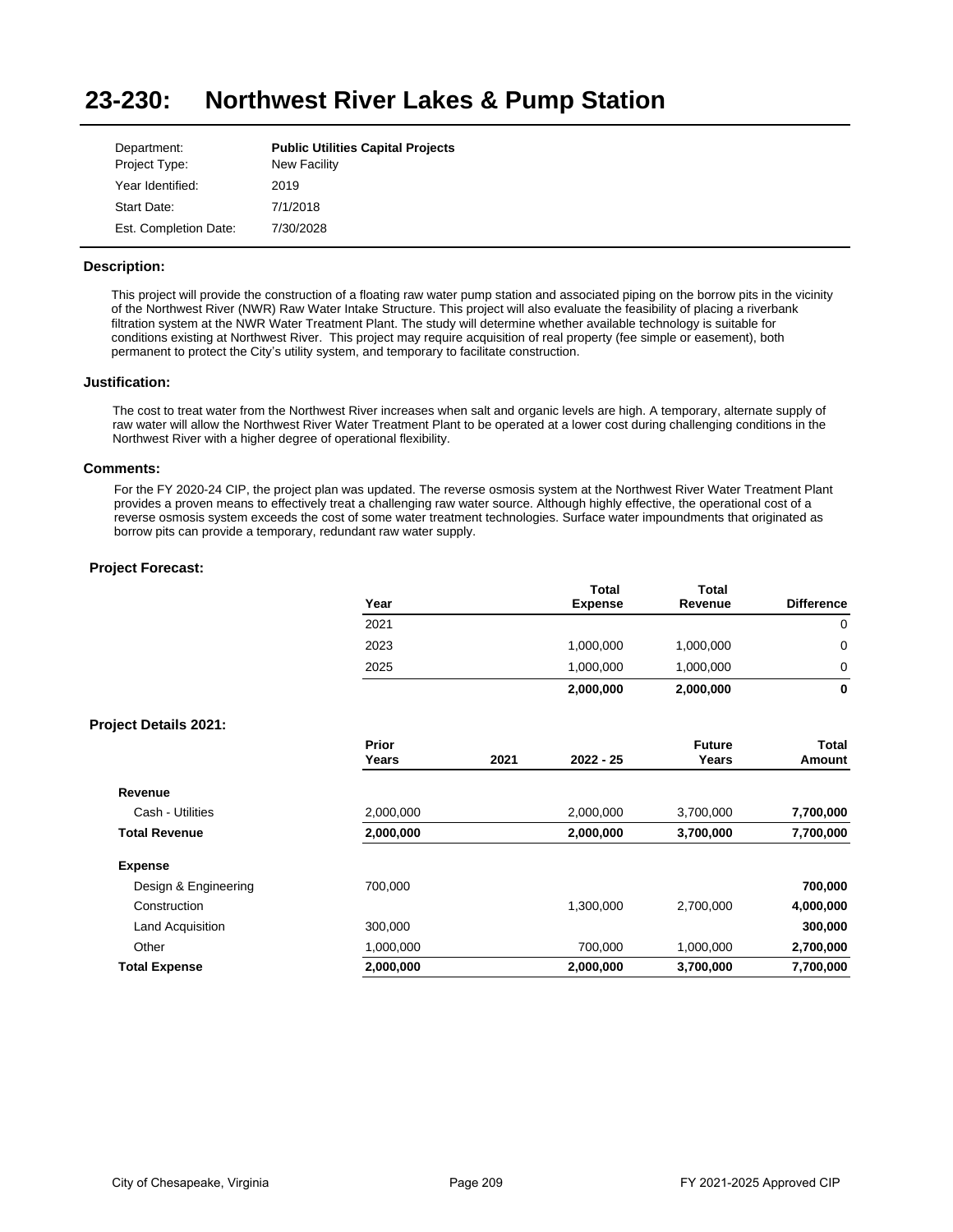#### **19-130: Northwest River WTP - Miscellaneous Modifications**

| Department:           | <b>Public Utilities Capital Projects</b> |
|-----------------------|------------------------------------------|
| Project Type:         | Renovation or Rehabilitation             |
| Year Identified:      | 2009                                     |
| Start Date:           | 2/2/2008                                 |
| Est. Completion Date: | 6/30/2024                                |

### **Description:**

This project will provide for the replacement or rehabilitation of aging equipment to safely and effectively operate the water treatment plant.

### **Justification:**

The Northwest River Water Treatment Plant was placed in service in 1980. Since then, operating methods and equipment have changed to maximize reliability and produce quality water at an affordable cost. This project focuses on improvements to the reverse osmosis membrane systems placed into operation in 1999 and which treat groundwater and surface water. The systems, housing structures, and supporting equipment require overhaul and major repairs. The operation of the membranes requires the use of corrosive solutions that deteriorate the membrane equipment. The project includes repair and replacement of equipment as needed. This project addresses the life-cycle needs of the water treatment plant equipment with the goal of minimizing downtime and ensuring a continuous supply of high-quality drinking water. The need for equipment replacement occurs due to normal wear and tear and due to obsolescence (unavailability of replacement parts and discontinuance of supplier support for software systems and equipment).

#### **Comments:**

In July of 2016 City Council amended this project to change the source of funding for \$734,740 in appropriations from revenue bonds to cash. In March of 2018 City Council transferred \$1,680,000 in available appropriations from this project to the Northwest River Water Treatment Plant Ground Storage Tank Replacement project (CIP 29-200).

## **Project Forecast:**

| Year | <b>Total</b><br><b>Expense</b> | Total<br>Revenue | <b>Difference</b> |
|------|--------------------------------|------------------|-------------------|
| 2021 | 500,000                        | 500,000          | 0                 |
| 2022 | 1,000,000                      | 1,000,000        | 0                 |
| 2023 | 2,095,000                      | 2,095,000        | 0                 |
| 2024 | 4,700,000                      | 4,700,000        | 0                 |
| 2025 | 1,000,000                      | 1,000,000        | 0                 |
|      | 9,295,000                      | 9,295,000        | 0                 |

|                              | Prior<br>Years | 2021    | $2022 - 25$ | <b>Future</b><br>Years | Total<br>Amount |
|------------------------------|----------------|---------|-------------|------------------------|-----------------|
|                              |                |         |             |                        |                 |
| Revenue                      |                |         |             |                        |                 |
| Revenue Bonds - Utility Fund | 2,673,401      |         |             |                        | 2,673,401       |
| Cash - Utilities             | 4,821,598      | 500.000 | 8,795,000   | 1,360,000              | 15,476,598      |
| <b>Total Revenue</b>         | 7,494,999      | 500,000 | 8,795,000   | 1,360,000              | 18,149,999      |
| <b>Expense</b>               |                |         |             |                        |                 |
| Design & Engineering         | 125.000        | 500.000 | 375,000     |                        | 1,000,000       |
| Construction                 | 5,370,000      |         | 4,630,000   |                        | 10,000,000      |
| Equipment                    | 2,000,000      |         | 3,790,000   | 1,360,000              | 7,150,000       |
| <b>Total Expense</b>         | 7,495,000      | 500,000 | 8,795,000   | 1,360,000              | 18,150,000      |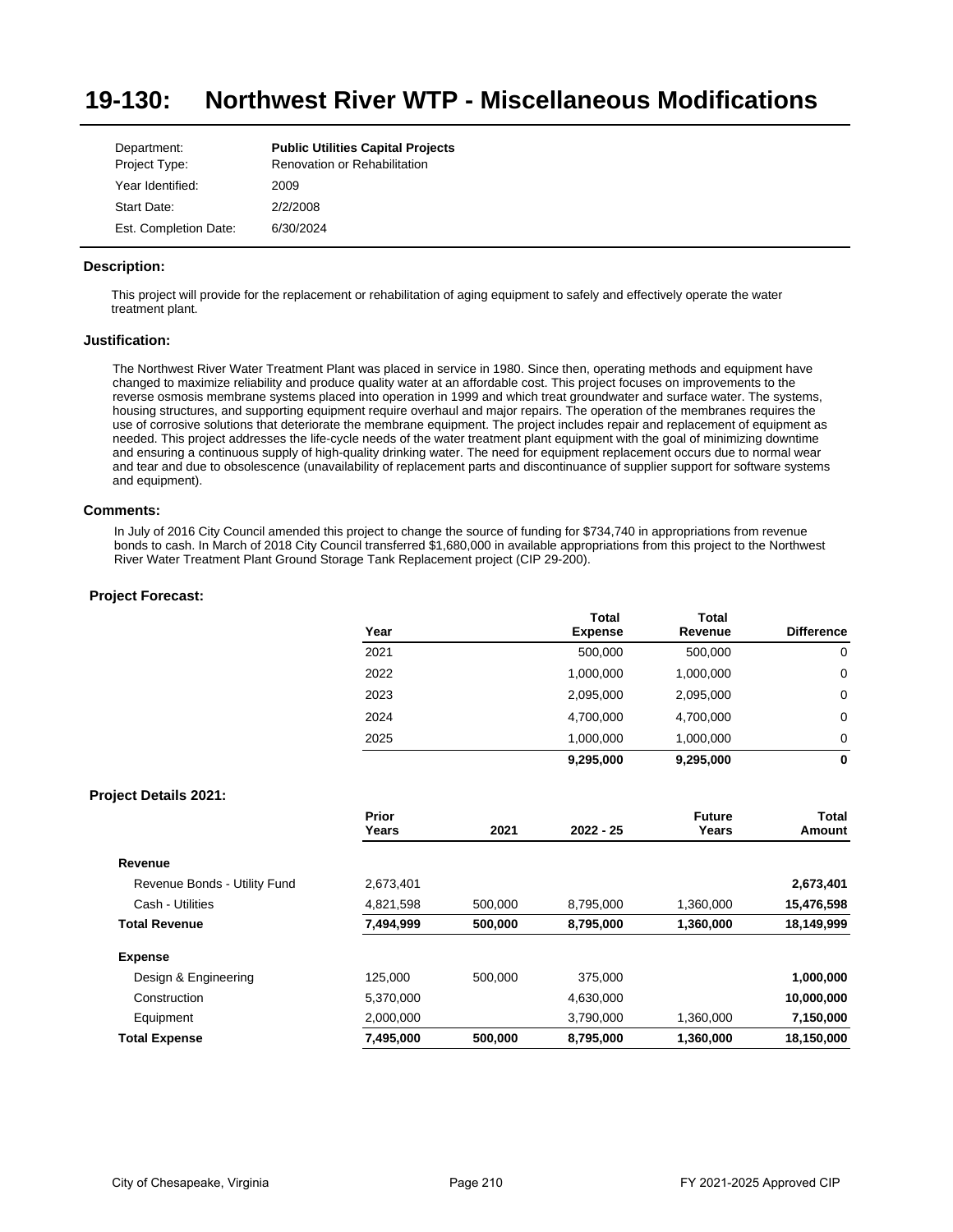#### **20-220: Northwest River WTP - Switchgear Replacement**

| Department:           | <b>Public Utilities Capital Projects</b> |
|-----------------------|------------------------------------------|
| Project Type:         | <b>Renovation or Rehabilitation</b>      |
| Year Identified:      | 2018                                     |
| Start Date:           | 7/1/2021                                 |
| Est. Completion Date: | 6/30/2023                                |

### **Description:**

This project will provide for the replacement of the electrical switchgear and motor control centers at the Northwest River Water Treatment Plant.

#### **Justification:**

Major components of the existing switchgear are either no longer supported or are difficult to locate. To avoid potentially serious impacts to plant operations, it is necessary to replace the legacy system with modern equipment that is fully supported.

### **Comments:**

The existing electrical switchgear at the Northwest River Water Treatment Plant is from 1979. It has provided a long service life and is currently functioning as designed. The equipment underwent major preventive maintenance in 2017. The total project cost was also revised down to reflect the most current estimates.

## **Project Forecast:**

| Year | <b>Total</b><br><b>Expense</b> | <b>Total</b><br>Revenue | <b>Difference</b> |
|------|--------------------------------|-------------------------|-------------------|
| 2022 | 5,982,000                      | 5,982,000               |                   |
|      | 5,982,000                      | 5,982,000               | 0                 |

|                              | Prior<br>Years | 2021 | $2022 - 25$ | <b>Future</b><br>Years | Total<br>Amount |
|------------------------------|----------------|------|-------------|------------------------|-----------------|
| Revenue                      |                |      |             |                        |                 |
| Revenue Bonds - Utility Fund |                |      | 5,982,000   |                        | 5,982,000       |
| <b>Total Revenue</b>         |                |      | 5,982,000   |                        | 5,982,000       |
| <b>Expense</b>               |                |      |             |                        |                 |
| Design & Engineering         |                |      | 375,000     |                        | 375,000         |
| Construction                 |                |      | 5,607,000   |                        | 5,607,000       |
| <b>Total Expense</b>         |                |      | 5,982,000   |                        | 5,982,000       |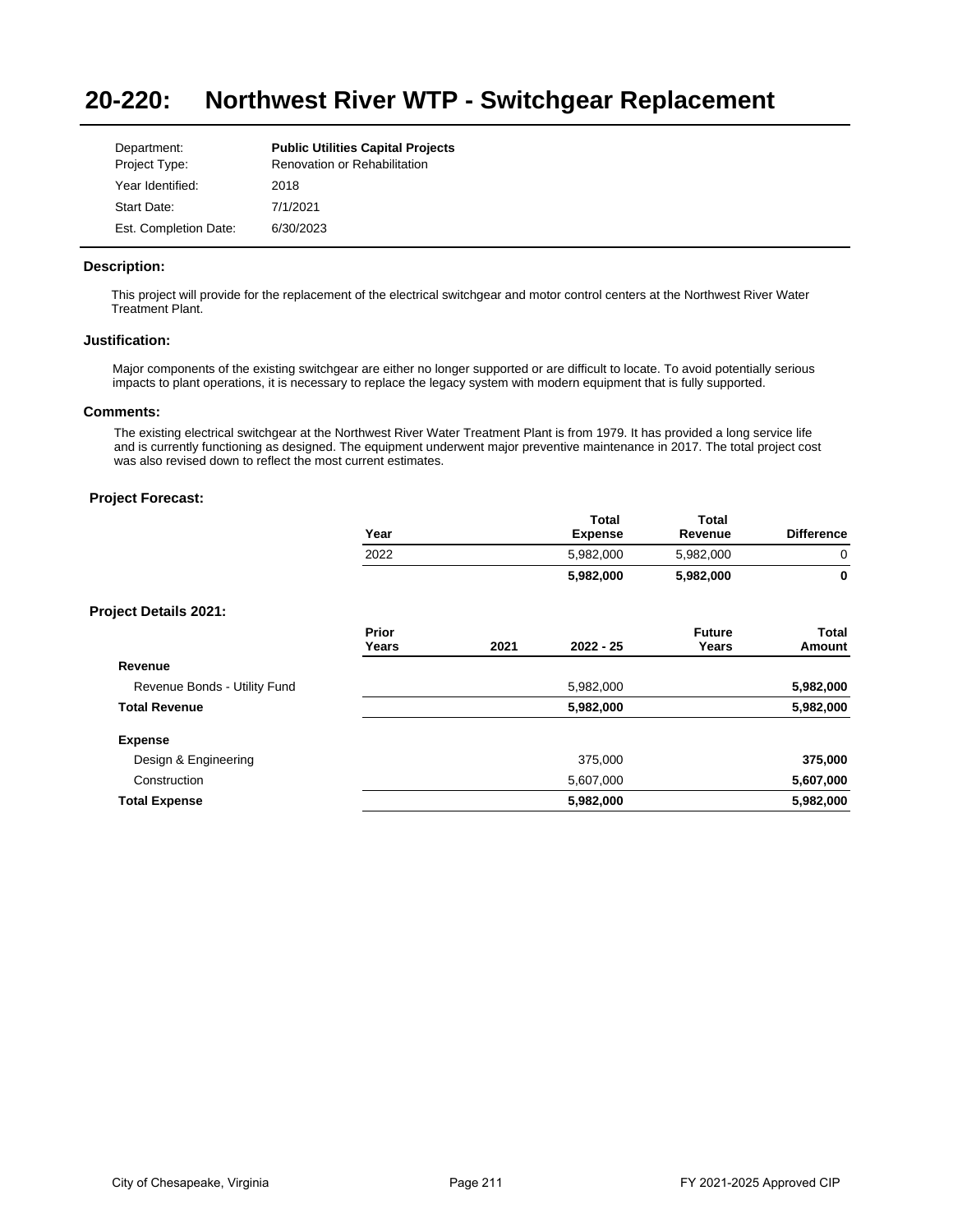#### **47-250: Oak Grove Elevated Tank Rehabilitation**

| Department:           | <b>Public Utilities Capital Projects</b> |
|-----------------------|------------------------------------------|
| Project Type:         | <b>Renovation or Rehabilitation</b>      |
| Year Identified:      | 2021                                     |
| Start Date:           | 7/1/2024                                 |
| Est. Completion Date: | 11/30/2025                               |

### **Description:**

This project will provide for the painting and rehabilitation of the Oak Grove elevated water storage tank. Project work will include exterior and interior coating of the 1.0 million gallon potable water storage tank. This project will also include any structural modification and repairs which are needed.

## **Justification:**

The coating systems of steel water storage tanks have a variable life expectancy of 15-20 years. Maintenance of the coating system is important for structural and aesthetic purposes to maximize the life expectancy of the asset, which will be accomplished with this project.

# **Comments:**

The Oak Grove Tank was previously coated in 2010. The tank will need to be recoated at an appropriate interval to provide protection to the underlying steel structure. The Oak Grove Tank is displaying signs that the coating will need to be replaced at the 15-year mark.

|                              | Year           |      | <b>Total</b><br><b>Expense</b> | <b>Total</b><br>Revenue | <b>Difference</b>      |
|------------------------------|----------------|------|--------------------------------|-------------------------|------------------------|
|                              | 2025           |      | 1,500,000                      | 1,500,000               | $\mathbf 0$            |
|                              |                |      | 1,500,000                      | 1,500,000               | $\mathbf 0$            |
| <b>Project Details 2021:</b> |                |      |                                |                         |                        |
|                              | Prior<br>Years | 2021 | $2022 - 25$                    | <b>Future</b><br>Years  | <b>Total</b><br>Amount |
| Revenue                      |                |      |                                |                         |                        |
| Cash - Utilities             |                |      | 1,500,000                      |                         | 1,500,000              |
| <b>Total Revenue</b>         |                |      | 1,500,000                      |                         | 1,500,000              |
| <b>Expense</b>               |                |      |                                |                         |                        |
| Design & Engineering         |                |      | 200,000                        |                         | 200,000                |
| Construction                 |                |      | 1,300,000                      |                         | 1,300,000              |
| <b>Total Expense</b>         |                |      | 1,500,000                      |                         | 1,500,000              |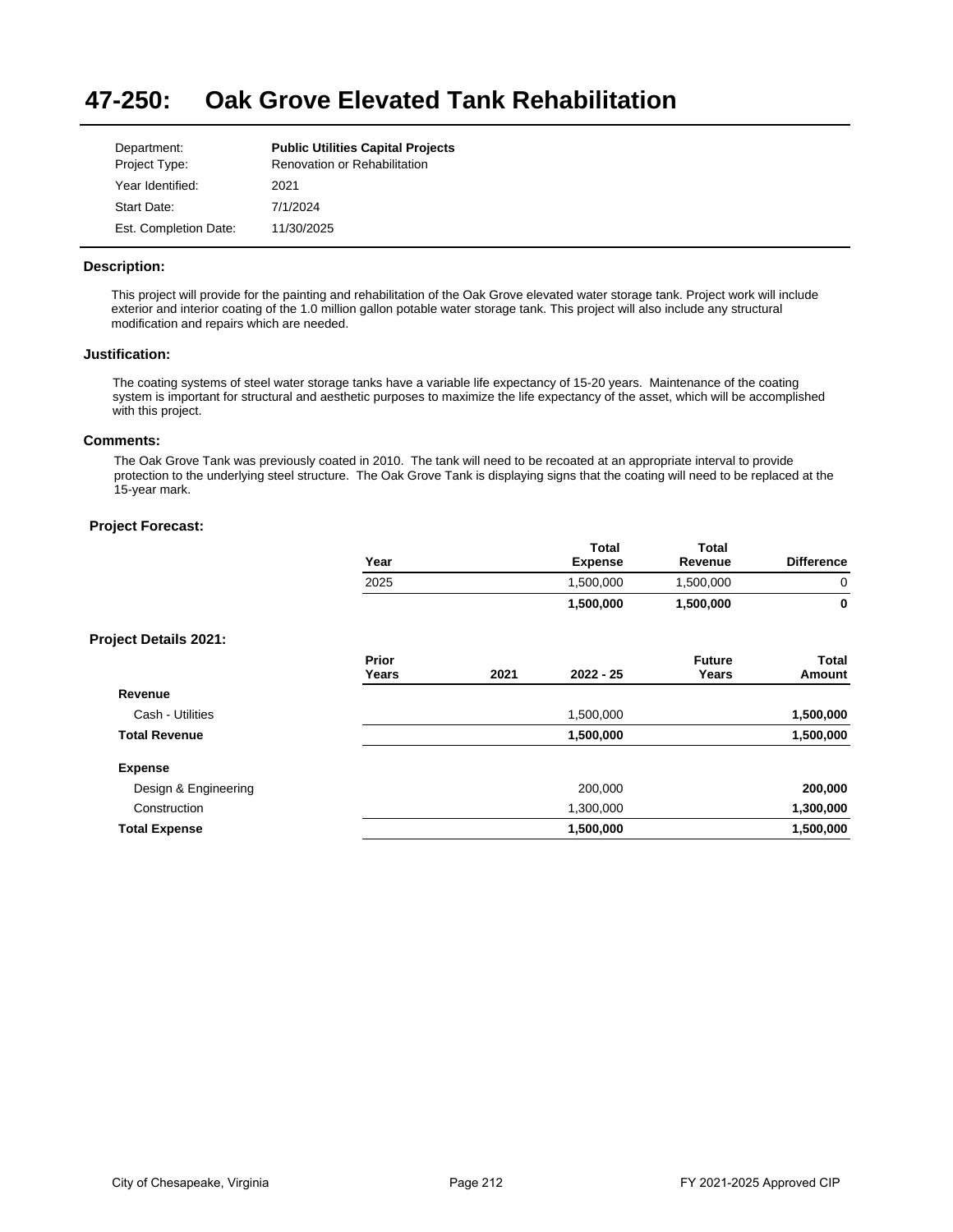#### **48-250: Pump Stations: Replace Electric Control Panels**

| Department:           | <b>Public Utilities Capital Projects</b> |
|-----------------------|------------------------------------------|
| Project Type:         | Replacement                              |
| Year Identified:      | 2021                                     |
| Start Date:           | 7/1/2024                                 |
| Est. Completion Date: | 12/1/2038                                |

## **Description:**

This project will replace three or more electric control panels per year inside designated pump stations.

### **Justification:**

To keep in compliance with VDEQ/HRSD Regional Consent Order and prevent SSOs, it is necessary to replace at least three electric control panels each year at wastewater pump stations. We estimate that 25% of the City's 274 pump stations (69 stations) contain control panels that are outdated, not compatible with new technologies, and are subject to a corrosive environment. Corrosive environments reduce conductivity at the contact point between current-carrying components, increasing the resistance that may result in overheating and/or power outages.

FY 2017 costs for electrical control panels ranged from \$84,000 to \$147,000 per station.

FY 2019 costs for electrical control panel replacements were approximately \$100,000 each as the stations were less complex. Panel replacements at larger, more complex stations were estimated to cost of \$150,000 each in FY 2017 dollars; adjusted for inflation such estimates rise to \$187,000 by FY 2025

### **Comments:**

Electric control panels (ECP) monitor current conditions of the pump station including pump status, number of pump starts, pump run time, pump capacity, operating trends, pump station inflow, outflow and overflow. All of the control panels are connected to a telemetry unit which informs our supervisory control and data acquisition (SCADA) system if there is a pump failure and/or high water levels in the wet wells which may cause a sanitary sewer overflow (SSO).

|                              | Year           |      | <b>Total</b><br><b>Expense</b> | <b>Total</b><br>Revenue | <b>Difference</b> |
|------------------------------|----------------|------|--------------------------------|-------------------------|-------------------|
|                              | 2025           |      | 500,000                        | 500,000                 | 0                 |
|                              |                |      | 500,000                        | 500,000                 | 0                 |
| <b>Project Details 2021:</b> |                |      |                                |                         |                   |
|                              | Prior<br>Years | 2021 | $2022 - 25$                    | <b>Future</b><br>Years  | Total<br>Amount   |
| Revenue                      |                |      |                                |                         |                   |
| Cash - Utilities             |                |      | 500,000                        | 6,400,000               | 6,900,000         |
| <b>Total Revenue</b>         |                |      | 500,000                        | 6,400,000               | 6,900,000         |
| <b>Expense</b>               |                |      |                                |                         |                   |
| Design & Engineering         |                |      | 500,000                        | 250,000                 | 750,000           |
| Construction                 |                |      |                                | 6,150,000               | 6,150,000         |
| <b>Total Expense</b>         |                |      | 500,000                        | 6,400,000               | 6,900,000         |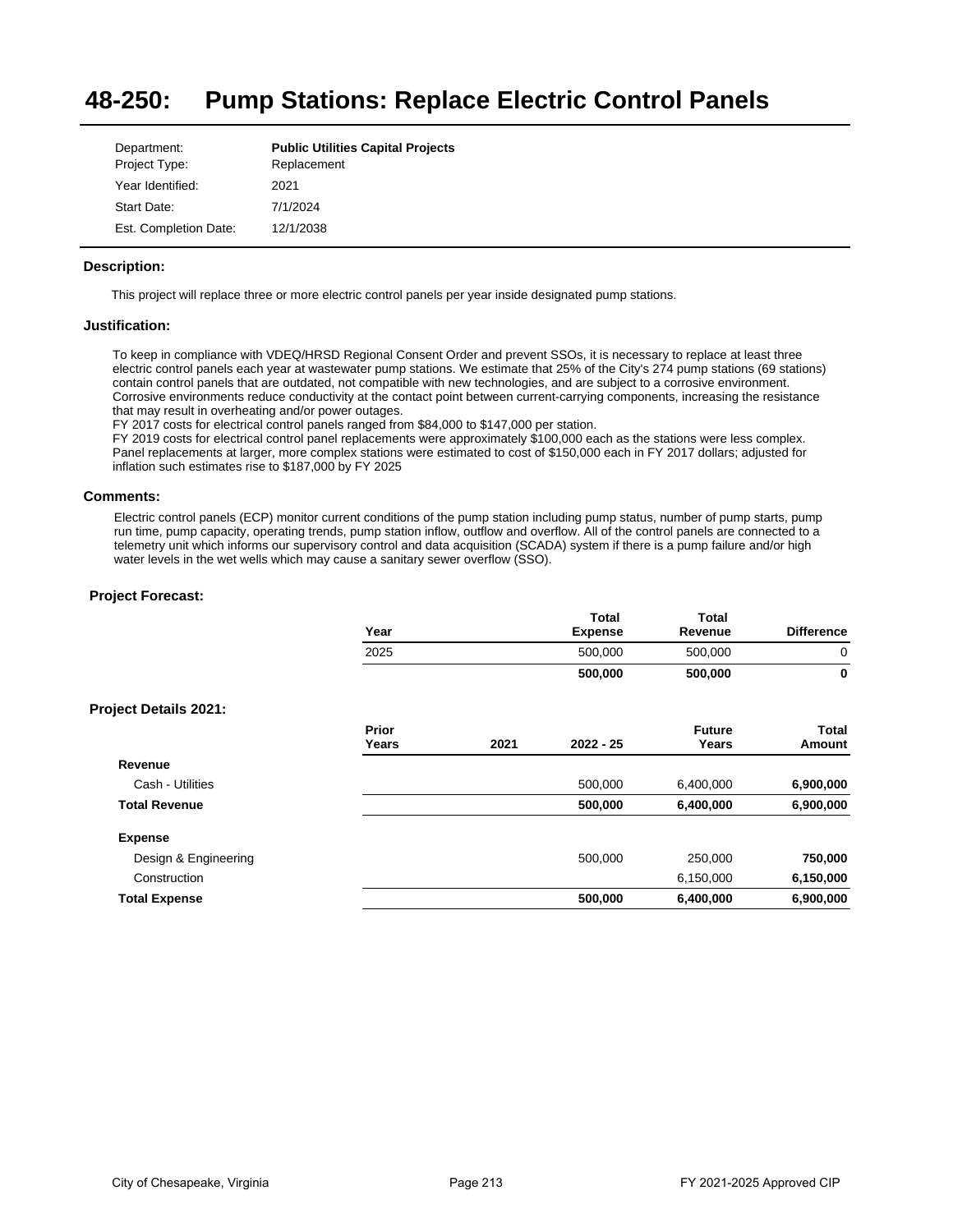#### **39-120: Red Top Raw Water Transmission Main**

| Department:<br>Project Type: | <b>Public Utilities Capital Projects</b><br>Addition or Expansion |
|------------------------------|-------------------------------------------------------------------|
| Year Identified:             | 2008                                                              |
| Start Date:                  | 2/2/2009                                                          |
| Est. Completion Date:        | 12/30/2021                                                        |

## **Description:**

This project will provide for installation of approximately nine miles of 36" raw water pipeline and transmission facilities from Red Top in Suffolk to the Lake Gaston Water Treatment Plant. This project may require acquisition of real property (fee simple or easement), both permanent to protect the City's utility system, and temporary to facilitate construction.

### **Justification:**

The Lake Gaston treatment plant currently treats water provided from excess capacity drawn from Norfolk's raw water resources. The new pipeline and transmission facilities will ensure that the City is able to draw its onesixth allocation from the Lake Gaston under terms of a contract with the City of Virginia Beach.

### **Comments:**

This project is 80% complete. Costs were updated in 2019 based on engineering estimates and current construction prices for the remaining pipeline phases. This added \$2.7 million to the project cost; additional funding was programmed for FY 2021. Cost estimates were previously revised in FY 2017, and \$7 million was added to start the next phase design and construction during FY's 2018 and 2019. Most of the increase has been due to inflation that has occurred since the original estimates from the 1990's.

March 13, 2018 - City Council transferred \$1,675,394 (revenue bonds) from the recently completed project for Red Top Tank and Raw Water Pump Station (17-140).

July 12, 2016 - City Council change of funding source for \$9.8 million from debt to cash.

| Year           |           | <b>Total</b><br><b>Expense</b> | <b>Total</b><br>Revenue | <b>Difference</b> |
|----------------|-----------|--------------------------------|-------------------------|-------------------|
| 2021           |           | 2,717,000                      | 2,717,000               | 0                 |
|                |           | 2,717,000                      | 2,717,000               | 0                 |
|                |           |                                |                         |                   |
| Prior<br>Years | 2021      | $2022 - 25$                    | <b>Future</b><br>Years  | Total<br>Amount   |
|                |           |                                |                         |                   |
| 7,179,127      | 2,717,000 |                                |                         | 9,896,127         |
| 17,071,267     |           |                                |                         | 17,071,267        |
| 24,250,394     | 2,717,000 |                                |                         | 26,967,394        |
|                |           |                                |                         |                   |
| 2,875,394      |           |                                |                         | 2,875,394         |
| 21,375,000     | 2,717,000 |                                |                         | 24,092,000        |
| 24,250,394     | 2,717,000 |                                |                         | 26,967,394        |
|                |           |                                |                         |                   |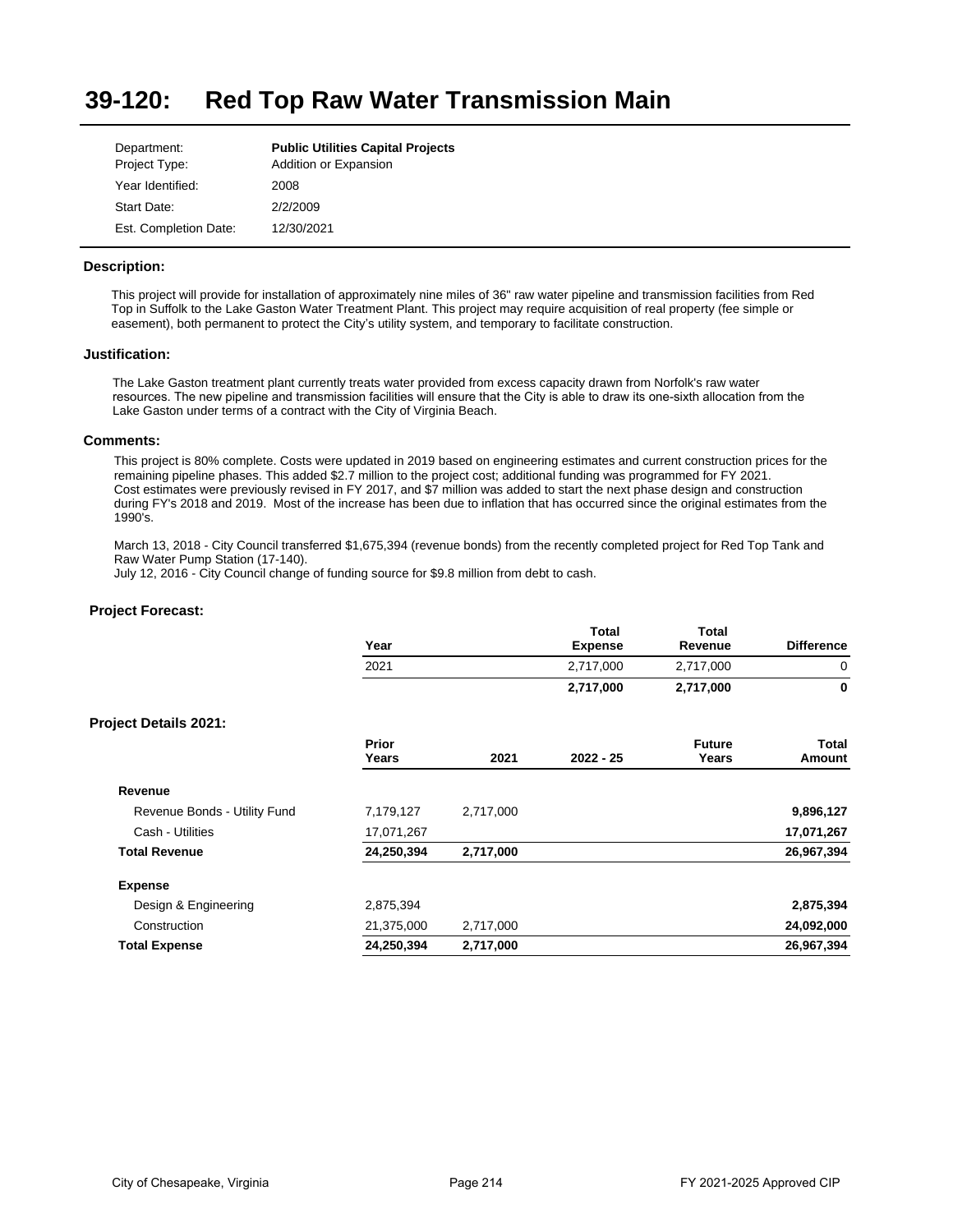#### **24-230: Replacement of Lead Service Lines**

| Department:           | <b>Public Utilities Capital Projects</b> |
|-----------------------|------------------------------------------|
| Project Type:         | Replacement                              |
| Year Identified:      | 2019                                     |
| Start Date:           | 7/1/2018                                 |
| Est. Completion Date: | 7/30/2033                                |

## **Description:**

This project will replace water service lines and associated fittings which contain levels of lead and copper above the Environmental Protection Agency (EPA) established action levels. It is anticipated that the City of Chesapeake will have to remove the service lines that were installed prior to 1950.

### **Justification:**

The Environmental Protection Agency (EPA) published a white paper in October 2016 on Lead and Copper Rule (LCR) Revisions. Both the EPA and the Centers for Disease Control and Prevention state that no amount of lead in water is safe and that lead exposure can result in serious, adverse health effects. Most recently in January 2018, The EPA Office of Drinking Water solicited input from state and local government officials on potential revisions to key areas of the Lead and Copper Rule. Public Utilities has estimated that approximately 1,000 lead service lines exist within the City, not including any appurtenances that may contain traces of lead or copper.

#### **Comments:**

Recent national events centered on lead in drinking water have eroded public trust in drinking water safety. In response, the United States Environmental Protection Agency (USEPA) is working on upcoming Lead and Copper Rule Long-Term Revisions (LCR LTR). The proposed revisions have the potential to cause significant impacts to community water systems throughout the United States, requiring additional actions associated with optimal corrosion control treatment, lead service line replacement, public education, and localized household-level responses (USEPA and NDWAC, 2016; Hazen & Sawyer, Horizons, 2017). Water sampling has been conducted in those areas of the City where service lines were installed prior to 1950. Public Utilities has been working on a Sampling Plan to identify and track those locations in the City that have older water systems.

|                              | Year           |      | Total<br><b>Expense</b> | <b>Total</b><br>Revenue | <b>Difference</b>      |
|------------------------------|----------------|------|-------------------------|-------------------------|------------------------|
|                              | 2023           |      | 500,000                 | 500,000                 | $\mathbf 0$            |
|                              | 2024           |      | 500,000                 | 500,000                 | $\mathbf 0$            |
|                              | 2025           |      | 500,000                 | 500,000                 | 0                      |
|                              |                |      | 1,500,000               | 1,500,000               | $\mathbf 0$            |
| <b>Project Details 2021:</b> |                |      |                         |                         |                        |
|                              | Prior<br>Years | 2021 | 2022 - 25               | <b>Future</b><br>Years  | <b>Total</b><br>Amount |
| Revenue                      |                |      |                         |                         |                        |
| Cash - Utilities             | 100,000        |      | 1,500,000               | 5,020,000               | 6,620,000              |
| <b>Total Revenue</b>         | 100,000        |      | 1,500,000               | 5,020,000               | 6,620,000              |
| <b>Expense</b>               |                |      |                         |                         |                        |
| Design & Engineering         |                |      | 500,000                 |                         | 500,000                |
| Construction                 | 100,000        |      | 940,000                 | 4,960,000               | 6,000,000              |
| Land Acquisition             |                |      | 60,000                  | 60,000                  | 120,000                |
| <b>Total Expense</b>         | 100,000        |      | 1,500,000               | 5,020,000               | 6,620,000              |
|                              |                |      |                         |                         |                        |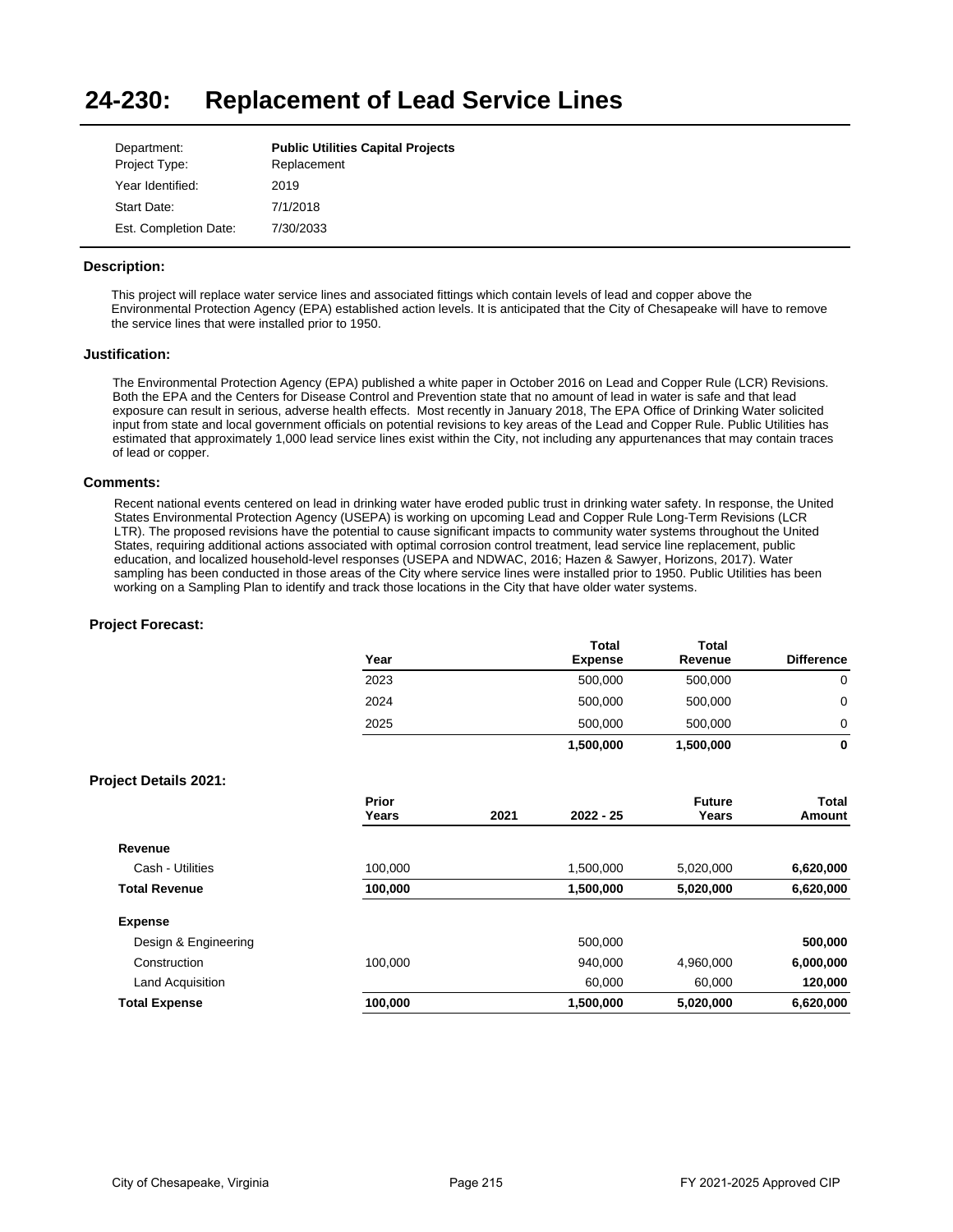#### **78-250: Sewer Lines: West Road Force Main**

| Department:           | <b>Public Utilities Capital Projects</b> |
|-----------------------|------------------------------------------|
| Project Type:         | Addition or Expansion                    |
| Year Identified:      | 2019                                     |
| Start Date:           | 12/1/2019                                |
| Est. Completion Date: | 6/30/2025                                |

### **Description:**

This project will construct approximately 3.6 miles of 12-inch sanitary force main in conjunction with the South Central Water Transmission project (#31-240). The project is added in order to install both water and sewer lines in a "one dig" project that minimizes disruption to West Road. The project installs the main from the entrance to the Chesapeake Municipal Airport to HRSD's interceptor at West and Cedar Roads. This project may require acquisition of real property (fee simple or easement), both permanent to protect the City's utility system, and temporary to facilitate construction.

### **Justification:**

The project will divert sanitary flows from the Airport industrial area out of the Northwest River Watershed Protection District. Pump station connections to be made as appropriate for the Dominion Boulevard Corridor. Design & construction cost to be recouped through utility pro-rata reimbursements from subsequent developers. Simultaneous engineering design and construction of the mains will result in significant cost savings for the project.

### **Comments:**

This is a new project proposed parallel to the South Central Water Transmission Main to convey wastewater in a portion of the Dominion Boulevard Corridor.

On November 26, 2019, City Council approved transfer of \$2,500,000 in FY 20 to cover project design costs.

|                              | Year           |      | Total<br><b>Expense</b> | Total<br>Revenue       | <b>Difference</b> |
|------------------------------|----------------|------|-------------------------|------------------------|-------------------|
|                              | 2023           |      | 7,500,000               | 7,500,000              | 0                 |
|                              |                |      | 7,500,000               | 7,500,000              | $\bf{0}$          |
| <b>Project Details 2021:</b> |                |      |                         |                        |                   |
|                              | Prior<br>Years | 2021 | $2022 - 25$             | <b>Future</b><br>Years | Total<br>Amount   |
| Revenue                      |                |      |                         |                        |                   |
| Revenue Bonds - Utility Fund | 2,500,000      |      | 7,500,000               |                        | 10,000,000        |
| <b>Total Revenue</b>         | 2,500,000      |      | 7,500,000               |                        | 10,000,000        |
| <b>Expense</b>               |                |      |                         |                        |                   |
| Design & Engineering         | 250,000        |      |                         |                        | 250,000           |
| Construction                 | 2,250,000      |      | 7,500,000               |                        | 9,750,000         |
| <b>Total Expense</b>         | 2,500,000      |      | 7,500,000               |                        | 10,000,000        |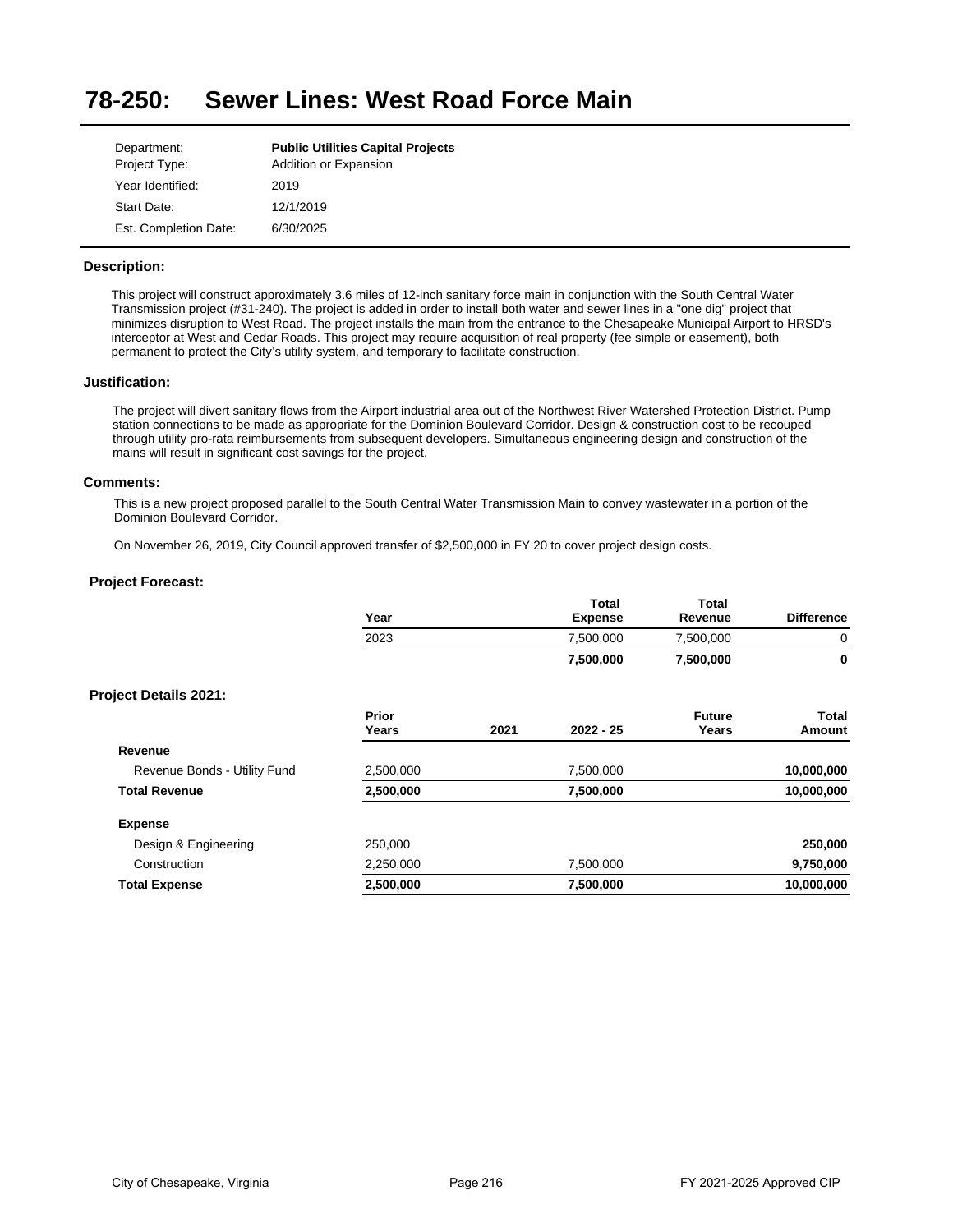#### **35-200: Sewer Pump Station Safety Improvements**

| Department:           | <b>Public Utilities Capital Projects</b> |
|-----------------------|------------------------------------------|
| Project Type:         | <b>Renovation or Rehabilitation</b>      |
| Year Identified:      | 2016                                     |
| Start Date:           | 7/1/2015                                 |
| Est. Completion Date: | 6/30/2024                                |

### **Description:**

This project will replace structural components at pump stations that have deteriorated and pose safety risks to maintenance personnel. The components will include fixed ladders, platforms, and various hardware that are subjected to corrosive environments. There are 274 pump stations throughout the City.

#### **Justification:**

This project is needed to replace structural components that have deteriorated at the City's sewer pump stations in order to ensure safe and effective operations. Since there are 274 pump stations throughout the City, this project will address the needs annually by a phased approach.

#### **Comments:**

This project will replace fixed ladders, platforms, and various hardware that are subjected to corrosive environments. This project was first funded in FY 2016 with annual investments of \$500,000 to continue ongoing repairs and maintenance of the City's sewer pump stations. Funding was removed for FY 2019 and FY 2020 since existing appropriations were sufficient to complete repairs through FY 2020. The annual investments resumed in FY 2021.

Two contractors have been contracted to complete the improvements.

Work is currently underway or planned for Pump Stations #33, #201, #86, #25, #37, #197, #14, #79, #54, #158, and #227.

#### **Project Forecast:**

| Year | <b>Total</b><br><b>Expense</b> | <b>Total</b><br>Revenue | <b>Difference</b> |
|------|--------------------------------|-------------------------|-------------------|
| 2021 | 500,000                        | 500,000                 | 0                 |
| 2022 | 500,000                        | 500,000                 | 0                 |
| 2023 | 500,000                        | 500,000                 | 0                 |
| 2024 | 500,000                        | 500,000                 | 0                 |
| 2025 | 500,000                        | 500,000                 | 0                 |
|      | 2,500,000                      | 2,500,000               | 0                 |

|                      | Prior<br>Years | 2021    | $2022 - 25$ | <b>Future</b><br>Years | Total<br>Amount |
|----------------------|----------------|---------|-------------|------------------------|-----------------|
|                      |                |         |             |                        |                 |
| Revenue              |                |         |             |                        |                 |
| Cash - Utilities     | 1,500,000      | 500.000 | 2,000,000   | 650.000                | 4,650,000       |
| <b>Total Revenue</b> | 1,500,000      | 500,000 | 2,000,000   | 650,000                | 4,650,000       |
| <b>Expense</b>       |                |         |             |                        |                 |
| Design & Engineering | 150.000        |         |             |                        | 150,000         |
| Construction         | 1,350,000      | 500.000 | 2,000,000   | 650,000                | 4,500,000       |
| <b>Total Expense</b> | 1,500,000      | 500,000 | 2,000,000   | 650,000                | 4,650,000       |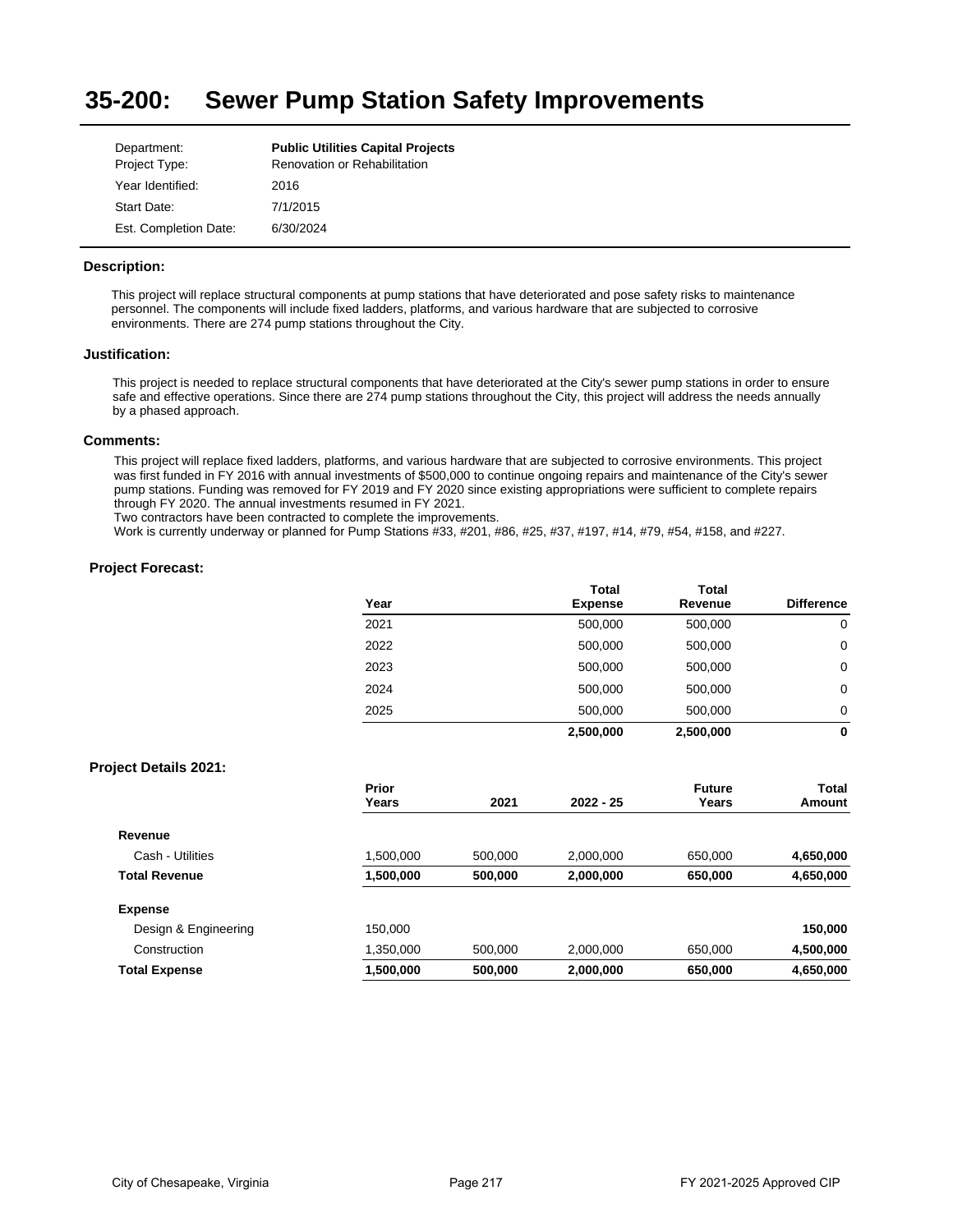# **21-220: Sewer Pump Station: Replacement and Rehabilitation**

| Department:<br>Project Type: | <b>Public Utilities Capital Projects</b><br><b>Renovation or Rehabilitation</b> |
|------------------------------|---------------------------------------------------------------------------------|
| Year Identified:             | 2018                                                                            |
| Start Date:                  | 7/1/2021                                                                        |
| Est. Completion Date:        | 6/30/2050                                                                       |

#### **Description:**

This project will provide for critical repairs, replacement, and rehabilitation of pump stations to ensure efficient and effective sewer system operations. Funding will address deferred maintenance of critical and aged pump stations throughout the City. This project will be the main project, and sub-projects will be identified for specific pump station repair projects within the scope of this main project. This project may require acquisition of real property (fee simple or easement), both permanent to protect the City's utility system, and temporary to facilitate construction.

#### **Justification:**

These improvements are necessary to minimize sewer overflows, which can be caused by insufficient pressure head to discharge into the Hampton Roads Sanitation District (HRSD) System, insufficient wet well capacity, and aged pumps. This will ensure continued compliance with the Regional Consent Order with Virginia Dept. of Environmental Quality/HRSD, which requires localities to reduce sanitary sewer overflows.

#### **Comments:**

In the FY 2020, funding was added for FY 2024 requirements. Project plans include rehabilitation and/or replacement work on pump stations #126, #213, #41, #9, #114, #38 and #184.

Project approved in the FY 2018, with the initial funding in FY 2022 for pump stations #60 and #61. In FY 2019, additional funding was added for FY 2023 to continue replacements.

As of FY 2019, the City had 273 active pump stations. The average lifespan of a wastewater pump station is 50 years. The average cost to rehab or replace a pump station is approx. \$1.5 million. Assuming \$3 million in annual project funding each year, the timeline to rehab or replace all of the City's pump stations is over 100 years.

### **Project Forecast:**

| Year | Total<br><b>Expense</b> | <b>Total</b><br>Revenue | <b>Difference</b> |
|------|-------------------------|-------------------------|-------------------|
| 2023 | 2,700,000               | 2,700,000               | 0                 |
| 2024 | 3,000,000               | 3,000,000               | 0                 |
| 2025 | 3,000,000               | 3,000,000               | 0                 |
|      | 8,700,000               | 8,700,000               | 0                 |

|                      | Prior<br>Years | 2021 | $2022 - 25$ | <b>Future</b><br>Years | Total<br>Amount |
|----------------------|----------------|------|-------------|------------------------|-----------------|
| Revenue              |                |      |             |                        |                 |
| Cash - Utilities     |                |      | 8,700,000   | 262,700,000            | 271,400,000     |
| <b>Total Revenue</b> |                |      | 8,700,000   | 262,700,000            | 271,400,000     |
| <b>Expense</b>       |                |      |             |                        |                 |
| Design & Engineering |                |      | 1,300,000   | 40,100,000             | 41,400,000      |
| Construction         |                |      | 7,400,000   | 222,600,000            | 230,000,000     |
| <b>Total Expense</b> |                |      | 8,700,000   | 262,700,000            | 271,400,000     |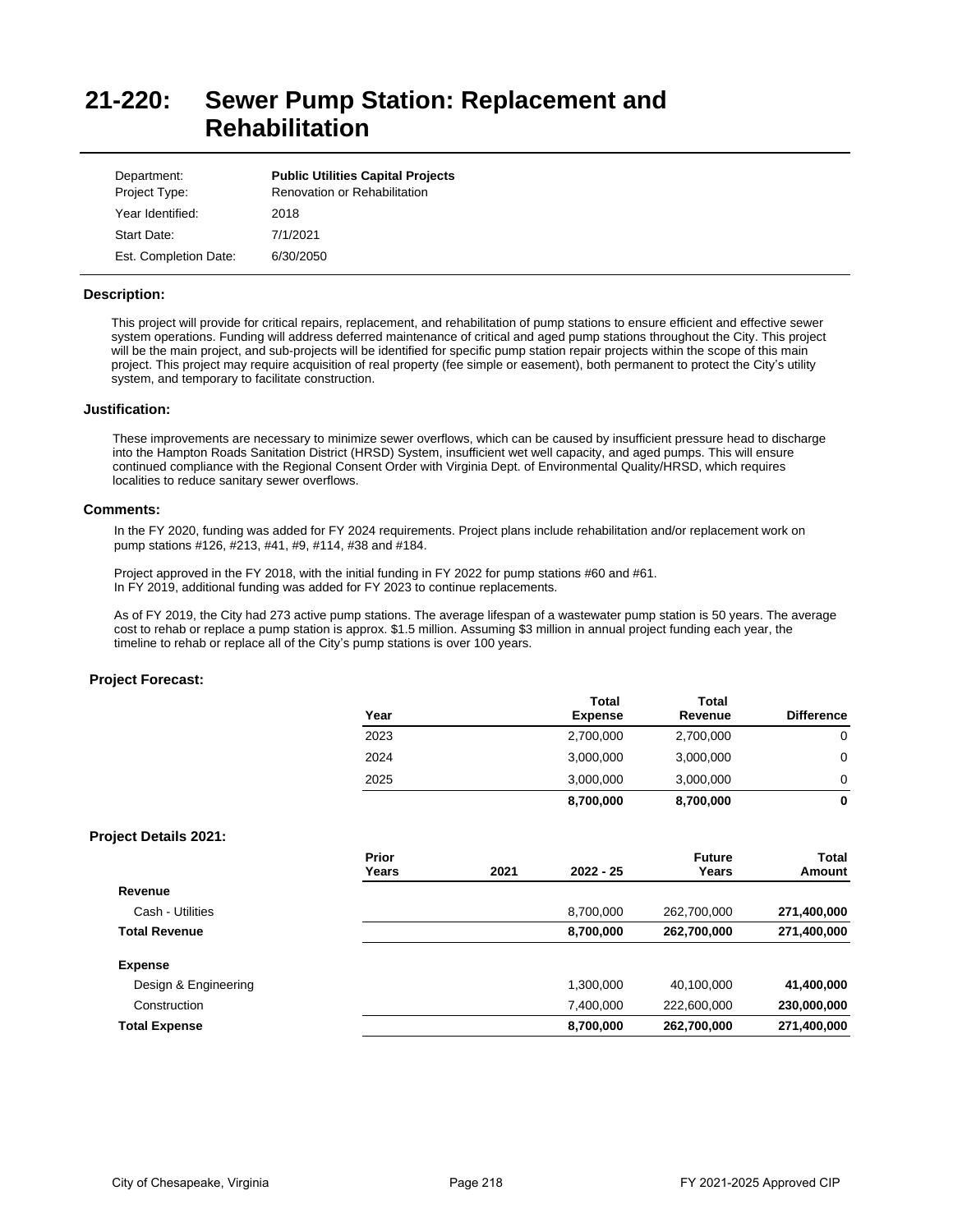# **05-180: Sewer Renewal: Additional Consent Order Capital Requirement**

| Department:<br>Project Type: | <b>Public Utilities Capital Projects</b><br><b>Renovation or Rehabilitation</b> |
|------------------------------|---------------------------------------------------------------------------------|
| Year Identified:             | 2014                                                                            |
| Start Date:                  | 7/1/2015                                                                        |
| Est. Completion Date:        | 7/30/2029                                                                       |

#### **Description:**

This project will fund various sanitary sewer projects required to comply with the regional Consent Order issued by the Virginia Dept. of Environmental Quality (VDEQ) that will be performed in designated sewer basins based on the priority approved by VDEQ in the Rehabilitation Plan. Project work will include rehabilitating gravity sewer systems, force main systems, and pump stations; cleaning wet-wells, TV inspections, washing mainlines, valve operations, and other improvements that will help reduce or eliminate sanitary sewer overflows. This project may require acquisition of real property (fee simple or easement), both permanent to protect the City's utility system, and temporary to facilitate construction.

#### **Justification:**

Sewer improvements are necessary in order to comply with the regional Consent Order. Specific projects are identified based on TV inspection and sewer maintenance records indicating excessive repairs. Public Utilities has currently identified over \$200 million in projects that are needed to replace or rehab dilapidated sewer lines throughout the City.

This project ensures the City maintains compliance with the regional Consent Order, which requires localities to reduce sanitary sewer overflows (SSOs). The City contains approx. 960 miles of gravity sewer and 105 miles of sanitary sewer force main. A large majority of these lines were installed before 1970 and are failing, which results in cave-ins, SSOs, blockages, and disruptions in service. This project will complete about 30 - 40 small scale sewer rehab projects annually by using IDIQ (Indefinite Delivery/Indefinite Quantity) contractor.

The South Norfolk borough also needs extensive sewer rehabilitation work, and some streets may be substituted from the above plan pending pipe conditions/ failures. Additional large scale projects have also been identified and will continue indefinitely, which will require continued annual funding from this project for the foreseeable future.

#### **Comments:**

In FY 2018, CIP 31-210 "Sanitary Sewer Force Main at Volvo Parkway" and CIP 31-170 "Sewer Replacement at Orville Ave. Alleyway" were combined with this project. In June of 2018 City Council transferred \$1.4 million of appropriations from this project to CIP 51-129 "Unserved Areas: Battlewood Meadows".

In January of 2019 City Council approved a change of funding source to cash for expenses paid prior to June 30, 2018. On February 25, 2020, City Council approved a change of funding source from revenue bonds to cash for \$1.48 million in projects including the Decatur Street and Edgewood Avenue upgrades.

The next five sub-projects of this project planned for future design and construction are Edgewood Avenue Upgrade \$1.7 million, Walden Street Upgrade \$1.6 million, 600-700 Block Lafayette Ave. Upgrade \$1.3 million, 1400 Block Salton Drive Upgrade \$1.2 million, and Station House Road Upgrade \$1.3 million.

|                                                | Year           |           | <b>Total</b><br><b>Expense</b> | <b>Total</b><br>Revenue | <b>Difference</b>         |
|------------------------------------------------|----------------|-----------|--------------------------------|-------------------------|---------------------------|
|                                                | 2021           |           | 1,000,000                      | 1,000,000               | 0                         |
|                                                | 2022           |           | 3,000,000                      | 3,000,000               | 0                         |
|                                                | 2023           |           | 4,500,000                      | 4,500,000               | 0                         |
|                                                | 2024           |           | 7,000,000                      | 7,000,000               | 0                         |
|                                                | 2025           |           | 3,500,000                      | 3,500,000               | 0                         |
|                                                |                |           | 19,000,000                     | 19,000,000              | $\mathbf{0}$              |
| <b>Project Details 2021:</b>                   |                |           |                                |                         |                           |
|                                                | Prior<br>Years | 2021      | $2022 - 25$                    | <b>Future</b><br>Years  | <b>Total</b><br>Amount    |
| Revenue                                        |                |           |                                |                         |                           |
| Revenue Bonds - Utility Fund                   | 8,944,841      | 1,000,000 | 18,000,000                     | 301,888,391             | 329,833,232               |
| Cash - Utilities                               | 4,416,768      |           |                                |                         | 4,416,768                 |
| <b>Total Revenue</b>                           | 13,361,609     | 1,000,000 | 18,000,000                     | 301,888,391             | 334,250,000               |
| City of Chesapeake, Virginia<br><b>Expense</b> |                | Page 219  |                                |                         | FY 2021-2025 Approved CIP |
| Desian & Engineering                           |                | 1.000.000 | 4.000.000                      | 46.300.000              | 51.300.000                |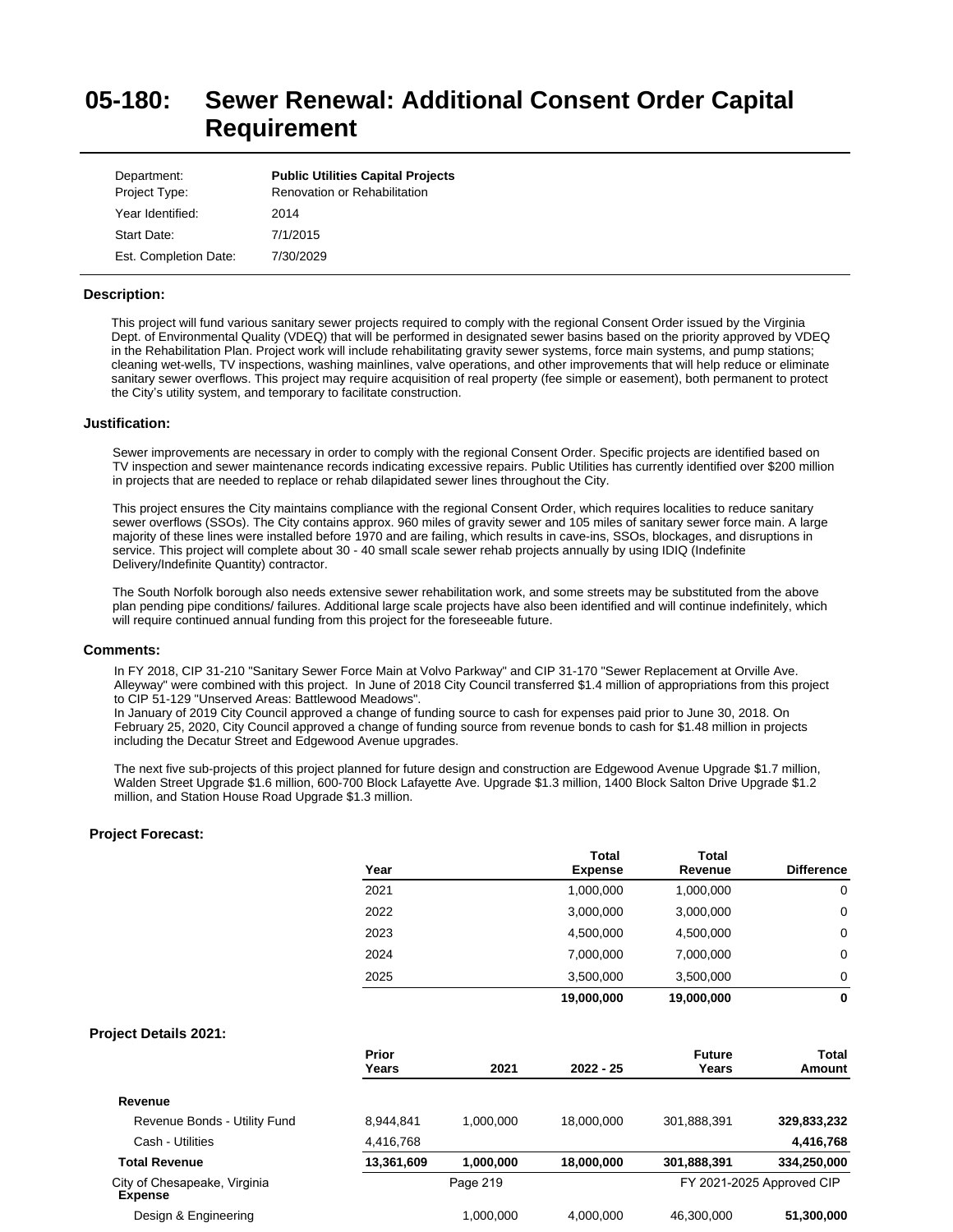| Construction         | 13.361.609 |          | 13.000.000 | 255.588.391 | 281.950.000 |
|----------------------|------------|----------|------------|-------------|-------------|
| Land Acquisition     |            |          | 1.000.000  |             | 1.000.000   |
| <b>Total Expense</b> | 13.361.609 | .000.000 | 18,000,000 | 301.888.391 | 334.250.000 |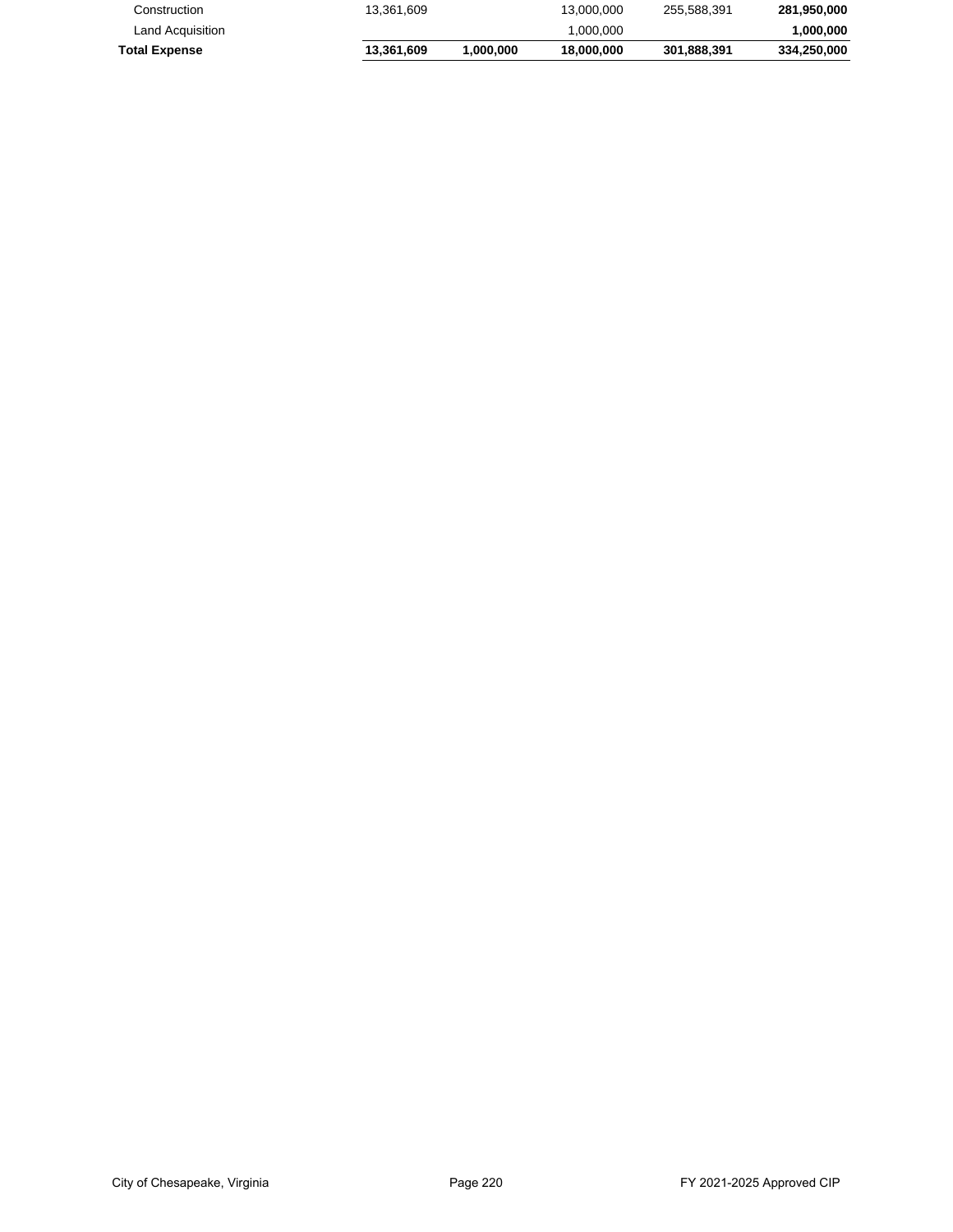# **33-170: Sewer Renewal: Raleigh Place (Pump Station #7 Basin)**

| Department:<br>Project Type: | <b>Public Utilities Capital Projects</b><br>Replacement |
|------------------------------|---------------------------------------------------------|
| Year Identified:             | 2014                                                    |
| Start Date:                  | 7/1/2019                                                |
| Est. Completion Date:        | 6/30/2024                                               |

#### **Description:**

This project will provide for renewal or replacement of approx. 8,000 linear ft. of gravity sanitary sewer main (between 8" to 12") and appurtenances in the Raleigh Place Subdivision in the City's South Norfolk area, from Rosemont Avenue to the intersection of Burrow Avenue and Bainbridge Boulevard. (Pump Station #7 basin). This project may require acquisition of real property (fee simple or easement), both permanent to protect the City's utility system, and temporary to facilitate construction.

#### **Justification:**

TV inspection and excessive maintenance indicate severe deterioration requiring replacement. This is one of 99 Pump Station areas investigated by Greeley & Hansen as part of the Wastewater Reliability Assessment Program. The report ranked Pump Station #7 basin as priorities 108, 133, 144, 191, and 221.

#### **Comments:**

This project's schedule was pushed back to align with the priority ranking in the engineer's report. This project is now planned to start in FY 2020 and end in FY 2021. Funding and project work remain phased over two years, with design in year one and construction in year two.

|                              | Year           |           | <b>Total</b><br><b>Expense</b> | <b>Total</b><br>Revenue | <b>Difference</b>      |
|------------------------------|----------------|-----------|--------------------------------|-------------------------|------------------------|
|                              | 2021           |           | 3,800,000                      | 3,800,000               | 0                      |
|                              | 2023           |           |                                |                         | 0                      |
|                              |                |           | 3,800,000                      | 3,800,000               | 0                      |
| <b>Project Details 2021:</b> |                |           |                                |                         |                        |
|                              | Prior<br>Years | 2021      | $2022 - 25$                    | <b>Future</b><br>Years  | <b>Total</b><br>Amount |
| Revenue                      |                |           |                                |                         |                        |
| Cash - Utilities             | 600,000        | 3,800,000 |                                |                         | 4,400,000              |
| <b>Total Revenue</b>         | 600,000        | 3,800,000 |                                |                         | 4,400,000              |
| <b>Expense</b>               |                |           |                                |                         |                        |
| Design & Engineering         | 600,000        |           |                                |                         | 600,000                |
| Construction                 |                | 3,800,000 |                                |                         | 3,800,000              |
| <b>Total Expense</b>         | 600,000        | 3,800,000 |                                |                         | 4,400,000              |
|                              |                |           |                                |                         |                        |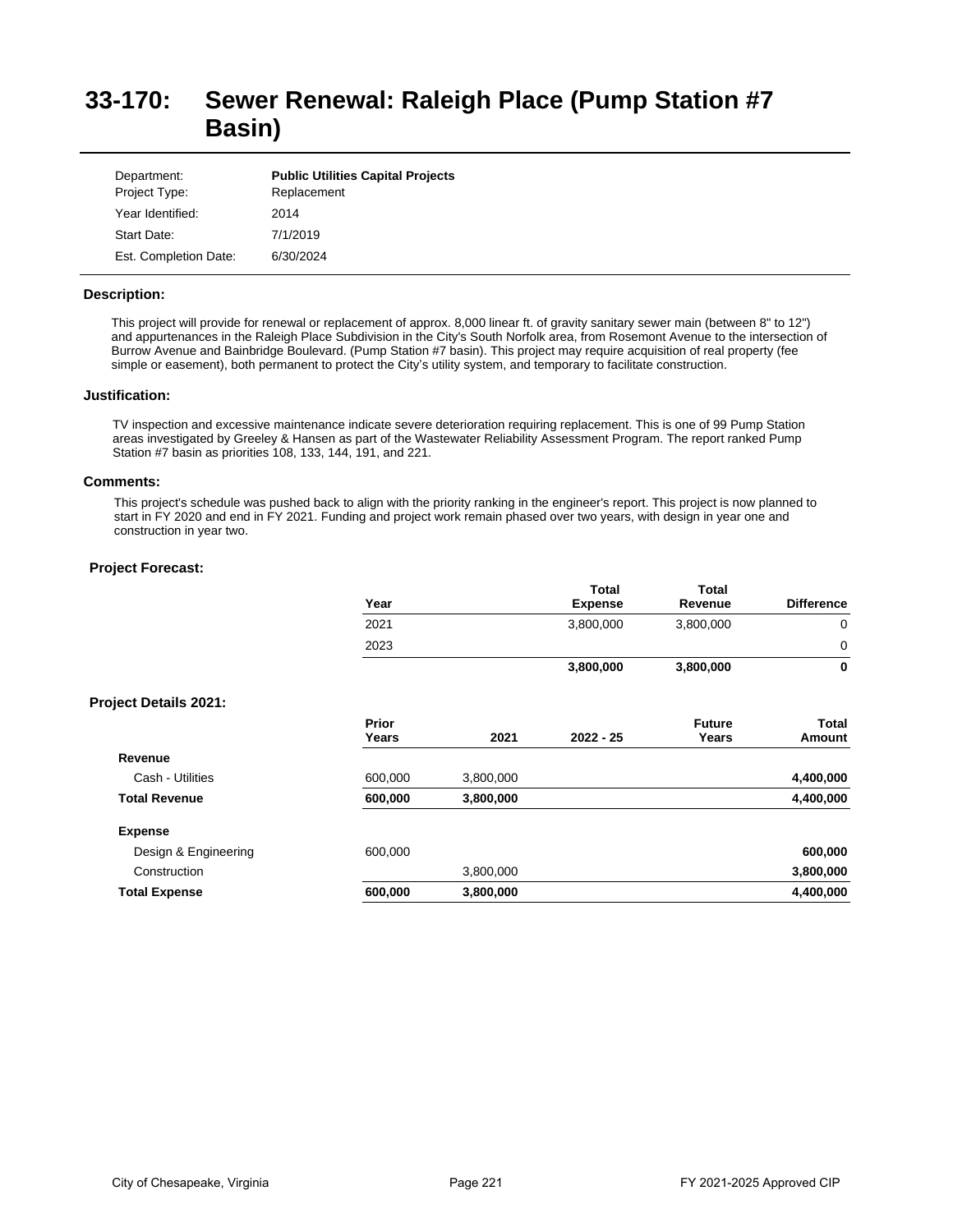# **31-240: South Central Water Transmission Main & Loop - Phase I**

| Department:<br>Project Type: | <b>Public Utilities Capital Projects</b><br>Addition or Expansion |
|------------------------------|-------------------------------------------------------------------|
| Year Identified:             | 2020                                                              |
| Start Date:                  | 7/1/2019                                                          |
| Est. Completion Date:        | 7/30/2025                                                         |

### **Description:**

This project will provide for the construction of a water transmission main to extend the current line and to create a loop in the South Central area of Chesapeake. The project work will start at the casing on Dominion Boulevard at West Road, will extend the current line by adding a 36-inch water main south along West Road to Chesapeake Regional Airport, and will create a loop with the existing water mains at Number 10 Lane and Drumcastle Lane. This project may require acquisition of real property (fee simple or easement), both permanent to protect the City's utility system, and temporary to facilitate construction.

#### **Justification:**

This water main extension and loop will provide additional reliability to the water distribution system. The loop will improve system hydraulics, reliability, and fire protection. Future phases of this project will continue the line eastward to the existing distribution system along Battlefield Boulevard near the Northwest River Water Treatment Plant.

#### **Comments:**

This project is part of the Water Master Plan. The installation of a new water main will result in a nominal increase in the annual operation and maintenance costs. The project may be able to utilize Pro Rata to recover capital costs.

|                              | Year           |            | <b>Total</b><br><b>Expense</b> | <b>Total</b><br>Revenue | <b>Difference</b> |
|------------------------------|----------------|------------|--------------------------------|-------------------------|-------------------|
|                              | 2021           |            | 15,607,000                     | 15,607,000              | 0                 |
|                              |                |            | 15,607,000                     | 15,607,000              | 0                 |
| <b>Project Details 2021:</b> |                |            |                                |                         |                   |
|                              | Prior<br>Years | 2021       | $2022 - 25$                    | <b>Future</b><br>Years  | Total<br>Amount   |
| Revenue                      |                |            |                                |                         |                   |
| Revenue Bonds - Utility Fund | 2,000,000      | 15,607,000 |                                |                         | 17,607,000        |
| <b>Total Revenue</b>         | 2,000,000      | 15,607,000 |                                |                         | 17,607,000        |
| <b>Expense</b>               |                |            |                                |                         |                   |
| Design & Engineering         | 2,000,000      |            |                                |                         | 2,000,000         |
| Construction                 |                | 15,607,000 |                                |                         | 15,607,000        |
| <b>Total Expense</b>         | 2,000,000      | 15,607,000 |                                |                         | 17,607,000        |
|                              |                |            |                                |                         |                   |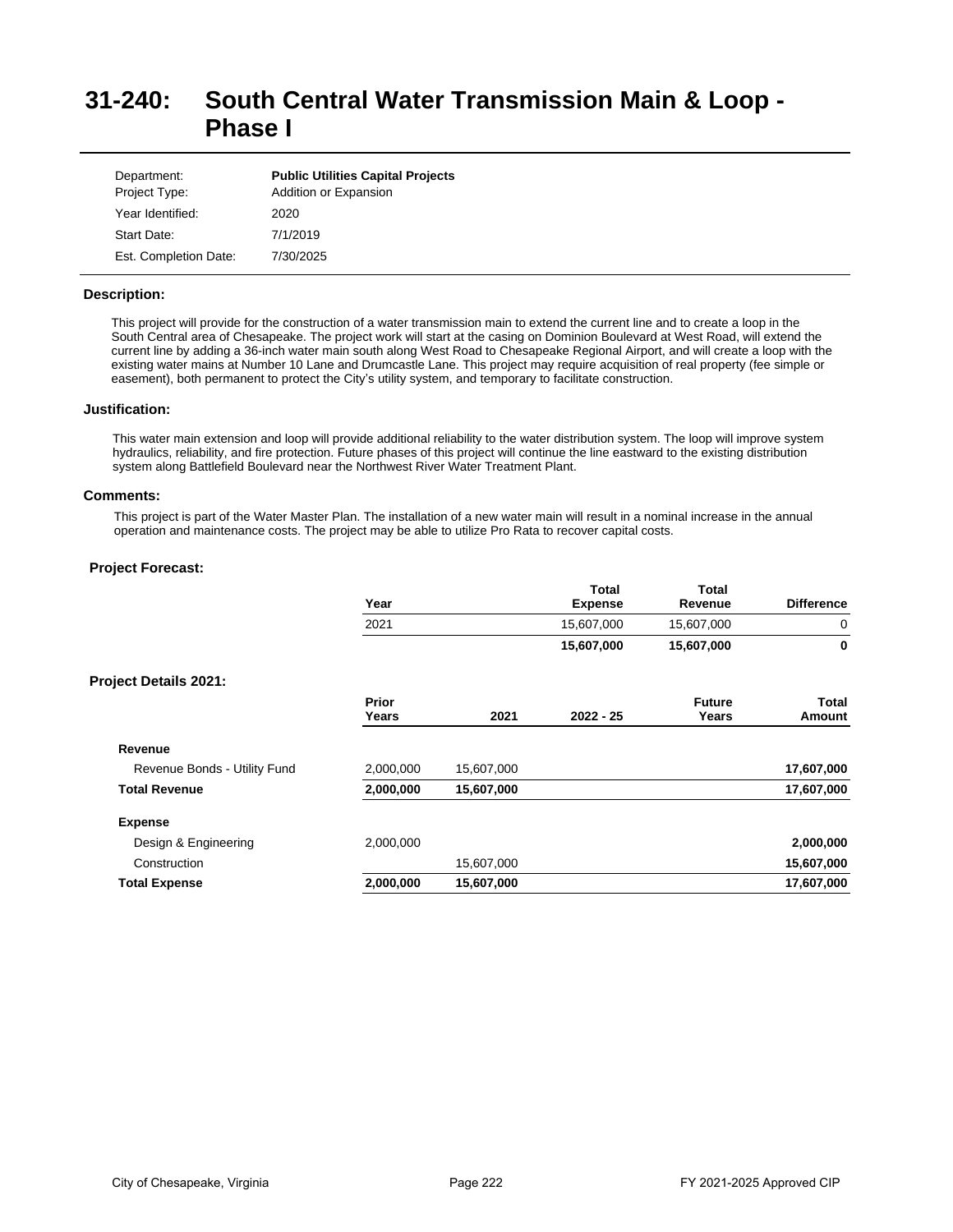# **23-240: Supervisory Control and Data Acquisition (SCADA) Upgrade**

| Department:<br>Project Type: | <b>Public Utilities Capital Projects</b><br>System Acquisition or Upgrade |
|------------------------------|---------------------------------------------------------------------------|
| Year Identified:             | 2020                                                                      |
| Start Date:                  | 7/1/2021                                                                  |
| Est. Completion Date:        | 6/30/2026                                                                 |

#### **Description:**

This project will provide for an upgraded Supervisory Control and Data Acquisition (SCADA) telemetry system to monitor operational conditions of 275 Pump Stations throughout the City of Chesapeake. The project will allow local maintenance personnel the ability to troubleshoot the software and configure the SCADA network as the City expands.

#### **Justification:**

This upgrade is necessary to minimize sewer overflows by alerting Pump Station maintenance personnel of adverse conditions caused by equipment failures, weather conditions and power outages. Having the ability to repair and reconfigure software will allow the City to quickly update for residential growth and rapidly respond to alarm conditions at wastewater pump stations. This project allows the City to maintain compliance with the VDEQ/HRSD Regional Consent Order that requires localities to reduce sanitary sewer overflows.

#### **Comments:**

The Engineering and Maintenance Divisions use telemetry data to monitor the efficiency of wastewater equipment throughout the community. Hardware and software components of the current system are outdated, proprietary, and inherently slow due to network sharing with critical City services. Technical support for the current system is through a single vendor and proprietary software access. Support response times are lengthy and network modifications can only be accomplished by the vendor personnel. Inability to repair and configure the SCADA system effectively reduces the ability of maintenance personnel to respond to alarm conditions.

#### **Project Forecast:**

|      | Total          | <b>Total</b> |                   |
|------|----------------|--------------|-------------------|
| Year | <b>Expense</b> | Revenue      | <b>Difference</b> |
| 2022 | 1,500,000      | 1,500,000    | 0                 |
| 2023 | 1,500,000      | 1,500,000    | 0                 |
| 2024 | 1,500,000      | 1,500,000    | 0                 |
| 2025 | 1.500.000      | 1,500,000    | 0                 |
|      | 6,000,000      | 6,000,000    | 0                 |

|                      | Prior<br>Years | 2021 | $2022 - 25$ | <b>Future</b><br>Years | <b>Total</b><br>Amount |
|----------------------|----------------|------|-------------|------------------------|------------------------|
| Revenue              |                |      |             |                        |                        |
| Cash - Utilities     |                |      | 6,000,000   | 1,500,000              | 7,500,000              |
| <b>Total Revenue</b> |                |      | 6,000,000   | 1,500,000              | 7,500,000              |
| <b>Expense</b>       |                |      |             |                        |                        |
| Design & Engineering |                |      | 500.000     |                        | 500,000                |
| Construction         |                |      | 2,000,000   | 500,000                | 2,500,000              |
| Equipment            |                |      | 3,000,000   | 1,000,000              | 4,000,000              |
| Software             |                |      | 500,000     |                        | 500,000                |
| <b>Total Expense</b> |                |      | 6,000,000   | 1,500,000              | 7,500,000              |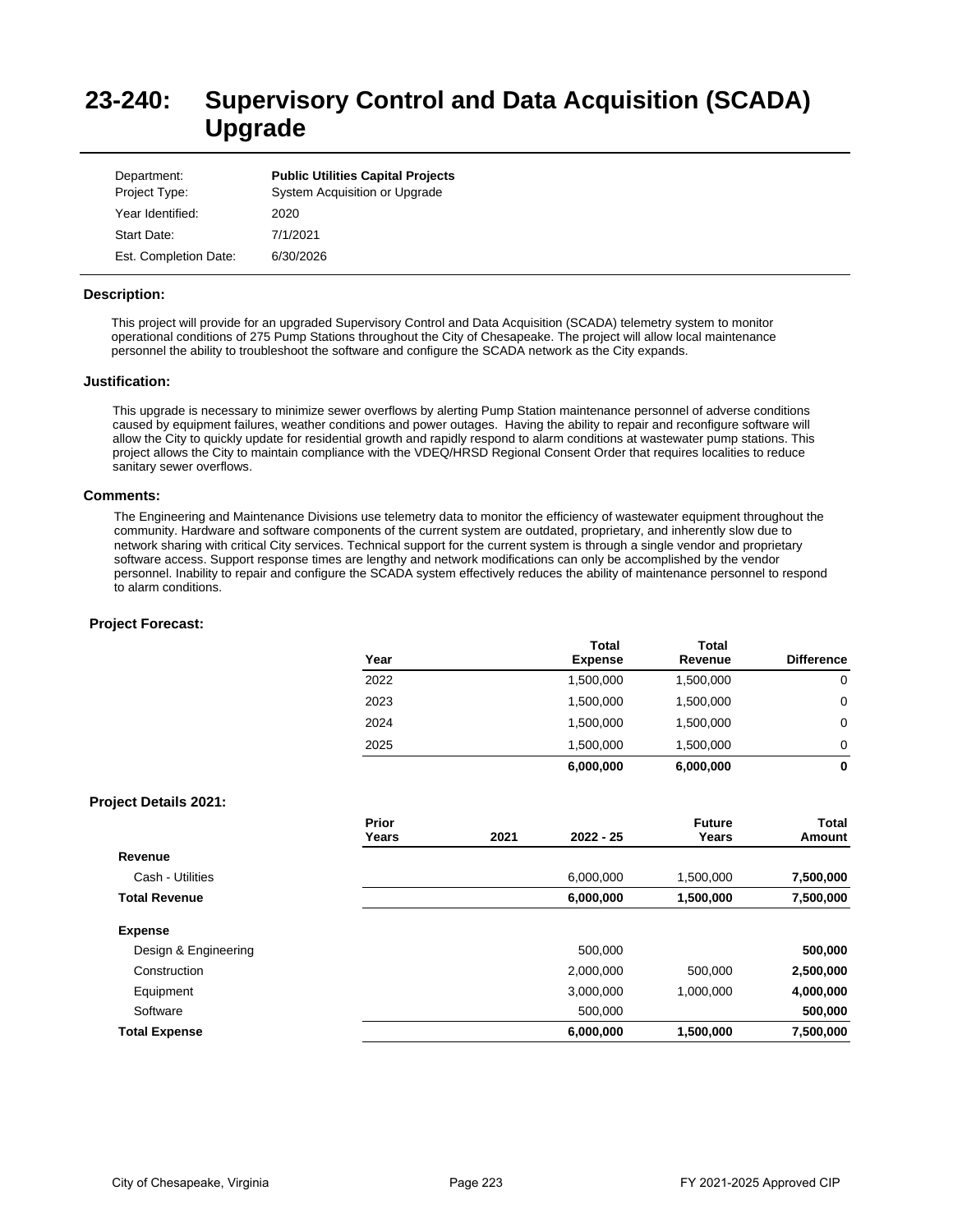#### **14-160: Water Renewals: Waterline Upgrades - Phase II**

| Department:           | <b>Public Utilities Capital Projects</b> |
|-----------------------|------------------------------------------|
| Project Type:         | Replacement                              |
| Year Identified:      | 2012                                     |
| Start Date:           | 7/1/2014                                 |
| Est. Completion Date: | 7/30/2028                                |

### **Description:**

This project will provide for engineering design, construction, and inspection for the renewal of existing water mains throughout the City. These areas could be merged with the Sanitary Sewer Evaluation Survey (SSES) sewer improvements for efficiency and cost savings. When practical, water and sewer improvements will be constructed together. This project may require acquisition of real property (fee simple or easement), both permanent to protect the City's utility system, and temporary to facilitate construction.

### **Justification:**

Chesapeake has approximately 950 miles of water mains, much of which were installed before 1970 and some dating to the 1920s. Due to age, inferior materials, and soil conditions many older lines have deteriorated, which causes leaks and main breaks. Improvements are necessary to ensure adequate fire protection, improve flows and pressures, and ensure reliability to meet peak demands.

### **Comments:**

In FY 2020, funding was added for FY 2024 requirements and future project costs were revised. Upcoming plans include:

- $\square$  North Indian River water line renewals for \$3 million,
- □ Blanche Court and Willowood Court galvanized pipe replacements \$600,000,
- □ Elizabeth River Park Industrial Area water line and service main renewals \$2.3 million,
- □ Edgewood Avenue water line replacement \$1.2 million, and
- □ Walden Street (3100-3200 block) water line replacement \$950,000.

Future projects to repair over 55,000 linear feet of water lines were identified in the 2012 CE Maguire Study (totaling approx. \$28.3 million). An additional 33,000 linear feet of water main replacements were identified by internal reviews (totaling approx. \$17 million). Estimates are in 2019 dollars with; annual funding for this project will extend beyond FY 2025.

### **Project Forecast:**

| Year | <b>Total</b><br><b>Expense</b> | <b>Total</b><br>Revenue | <b>Difference</b> |
|------|--------------------------------|-------------------------|-------------------|
| 2022 |                                |                         | 0                 |
| 2023 | 2,000,000                      | 2,000,000               | 0                 |
| 2024 | 2,000,000                      | 2,000,000               | 0                 |
| 2025 | 2,000,000                      | 2,000,000               | 0                 |
|      | 6,000,000                      | 6,000,000               | 0                 |

|                              | Prior<br>Years | 2021 | $2022 - 25$ | <b>Future</b><br>Years | Total<br>Amount |
|------------------------------|----------------|------|-------------|------------------------|-----------------|
| Revenue                      |                |      |             |                        |                 |
| Revenue Bonds - Utility Fund | 750.000        |      |             |                        | 750,000         |
| Cash - Utilities             | 2,500,000      |      | 6,000,000   | 74,250,000             | 82,750,000      |
| <b>Total Revenue</b>         | 3,250,000      |      | 6,000,000   | 74,250,000             | 83,500,000      |
| <b>Expense</b>               |                |      |             |                        |                 |
| Design & Engineering         |                |      | 1,425,000   | 11,575,000             | 13,000,000      |
| Construction                 | 3,250,000      |      | 4,500,000   | 62,250,000             | 70,000,000      |
| Land Acquisition             |                |      | 75.000      | 425.000                | 500,000         |
| <b>Total Expense</b>         | 3,250,000      |      | 6,000,000   | 74,250,000             | 83,500,000      |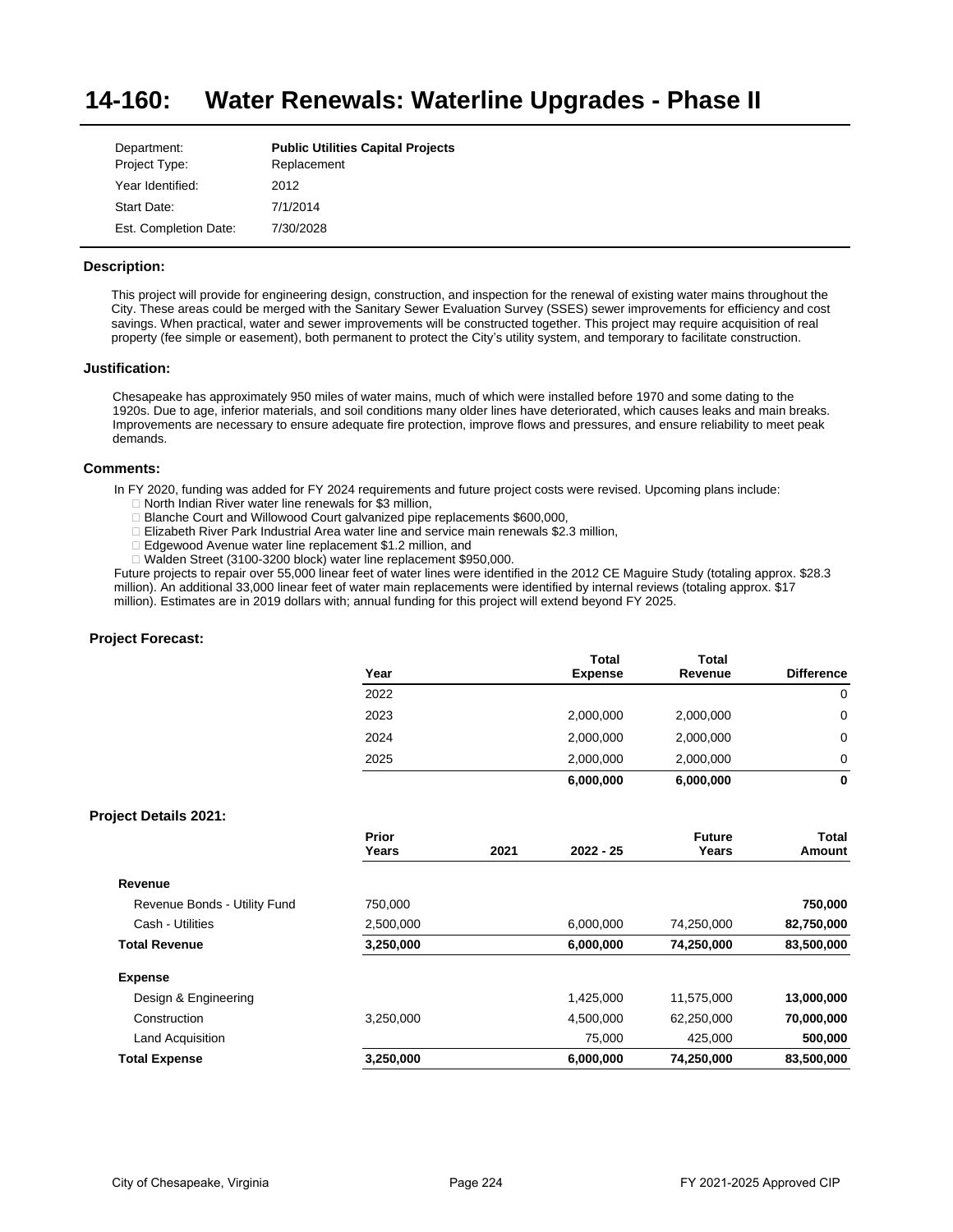#### **33-210: Water System Planning and Upgrades**

| Department:           | <b>Public Utilities Capital Projects</b> |
|-----------------------|------------------------------------------|
| Project Type:         | <b>Renovation or Rehabilitation</b>      |
| Year Identified:      | 2017                                     |
| Start Date:           | 7/1/2017                                 |
| Est. Completion Date: | 6/30/2026                                |

### **Description:**

This project will provide for master planning and upgrades for the City of Chesapeake's water distribution system, which will include hydraulic studies for determining system upgrades, extension of the existing water mains to unserved areas within and/or beyond the Public Utilities franchise area, and the addition of new water mains to form an interconnected looped water system. This project may require acquisition of real property (fee simple or easement), both permanent to protect the City's utility system, and temporary to facilitate construction.

### **Justification:**

The existing water distribution system requires ongoing repairs and renewals as well as the addition of new water lines in order to meet the constant demand of water supply. The master water planning will determine the existing conditions of the water distribution system and establish citywide water projects that will result in a more reliable and enhanced water system. There will be a nominal change to annual operation and maintenance costs. The impact on operating costs will be calculated as each project is defined and proposed for approval.

#### **Comments:**

The water system contains dead end water mains in several locations that limit reliability during water main breaks or failures. There are also areas that do not have municipal water service and which are eligible for service under the Cost Participation Program.

□ Project was initially funded in the FY 2017 with \$400,000 budgeted followed by annual investments of \$250,000 in FY's 2018 and 2019.

 $\Box$  No funding added to FY 2020 as sufficient funds were already available.

|                              | Year           |         | <b>Total</b><br><b>Expense</b> | <b>Total</b><br>Revenue | <b>Difference</b>             |
|------------------------------|----------------|---------|--------------------------------|-------------------------|-------------------------------|
|                              | 2021           |         | 250,000                        | 250,000                 | $\mathbf 0$                   |
|                              | 2022           |         | 250,000                        | 250,000                 | 0                             |
|                              | 2023           |         | 400,000                        | 400,000                 | 0                             |
|                              | 2025           |         | 400,000                        | 400,000                 | 0                             |
|                              |                |         | 1,300,000                      | 1,300,000               | 0                             |
| <b>Project Details 2021:</b> |                |         |                                |                         |                               |
|                              | Prior<br>Years | 2021    | 2022 - 25                      | <b>Future</b><br>Years  | <b>Total</b><br><b>Amount</b> |
| Revenue                      |                |         |                                |                         |                               |
| Cash - Utilities             | 900,000        | 250,000 | 1,050,000                      |                         | 2,200,000                     |
| <b>Total Revenue</b>         | 900,000        | 250,000 | 1,050,000                      |                         | 2,200,000                     |
| <b>Expense</b>               |                |         |                                |                         |                               |
| Construction                 | 250,000        | 250,000 | 1,050,000                      |                         | 1,550,000                     |
| Other                        | 650,000        |         |                                |                         | 650,000                       |
| <b>Total Expense</b>         | 900,000        | 250,000 | 1,050,000                      |                         | 2,200,000                     |
|                              |                |         |                                |                         |                               |